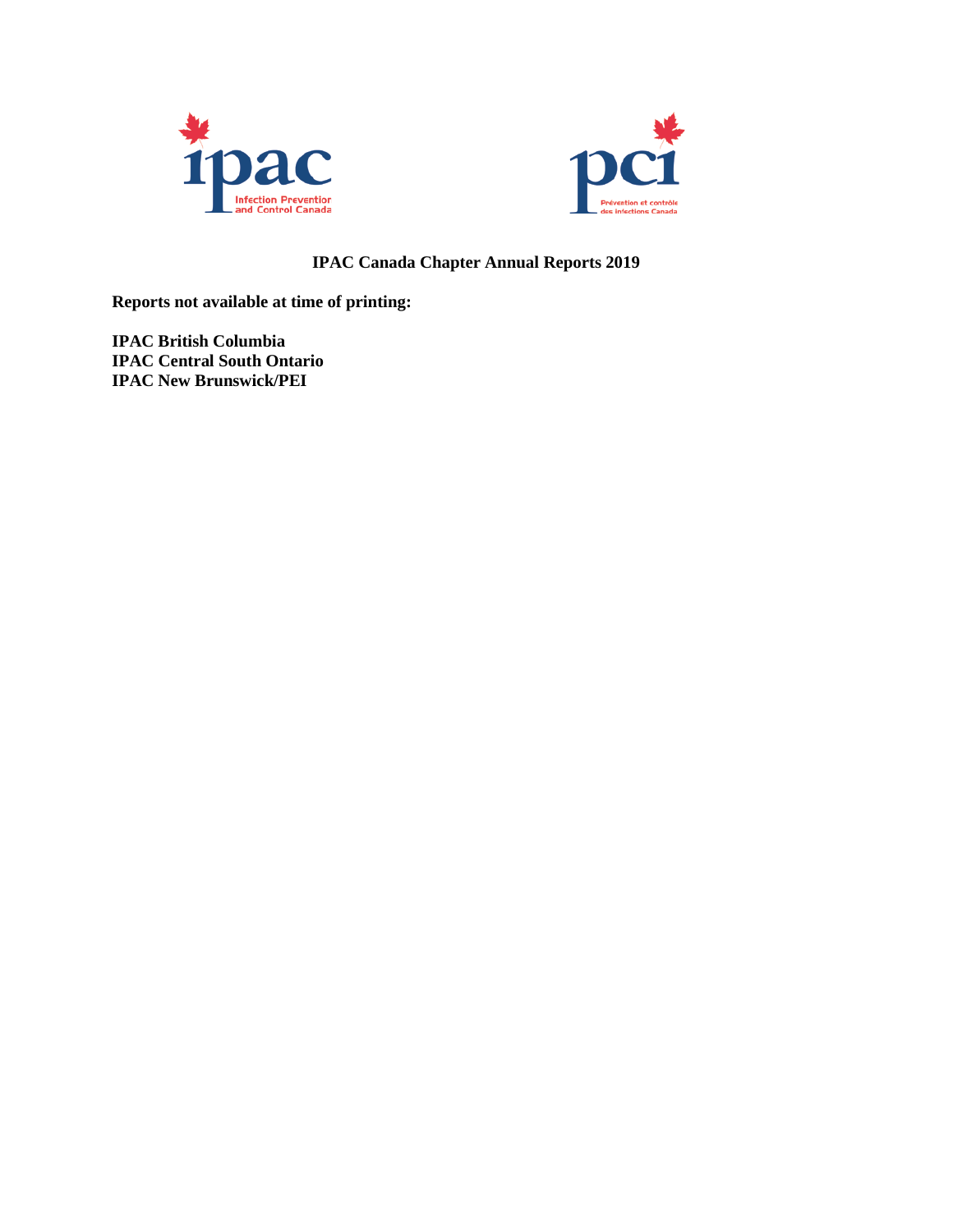

### **2019 Executive**

**President:** Yvette Gable, RN **President-elect:** Jennifer Parsonage, RN, BScN, CIC **Secretary:** Brenda Jenkins, BScN, RN, CIC **Treasurer:** Crystelle Ong, MLT, BSc (MLS) **Education Chair:** Mandeep Atwal, BSc, BEH, CPHI (C) **Webmaster:** Sara Gallinger, RN, BScN **Past President:** Denise Sorel, BScN, RN, CIC

# **Incoming 2020 Executive**

**President:** Jennifer Parsonage, RN, BScN, CIC **President-elect:** Mandeep Atwal, BSc, BEH, CPHI (C) **Secretary:** Lisa Acorn, RN, BN, CIC **Treasurer:** Crystelle Ong, MLT, BSc (MLS) **Education Chair:** Frederick Cundict, BSc, BEH, CPHI(C), CIC **Webmaster:** Sara Gallinger, RN, BScN **Past President:** Yvette Gable, RN

**Number of Members: 75 (as of end Nov)**

**Geographic Area Served:** Northern and North Central Alberta from the NWT border to Red Deer.

### **Meetings**

- Seven Chapter meetings which included a one-hour education presentation followed by a onehour meeting. Oct meeting did not have education..
- Three executive meetings were held in 2019 (the Dec mtg. moved to first week of Jan 2020).
- Two joint IPAC NA and IPAC SA Executive meetings were held to discuss the potential for collaboration on initiatives.

# **Education at Meetings**

- January: "Covert Hand Hygiene Reviews" by William Banh IPC AHS
- March: "CPO and ESBL" by IPC Residents Ellina Lytvyak, Michael Zakhary, and Maulik Baxi
- May: SecureAire Presentation (Vendor: AquaAir Systems) by Jim Delaney and David Lima
- June: Conference Poster Summaries, Luncheon, Plant Event
- September: Presentation: IPAC/IFIC Conference Highlights by Yvette Gable
- October: Business Meeting only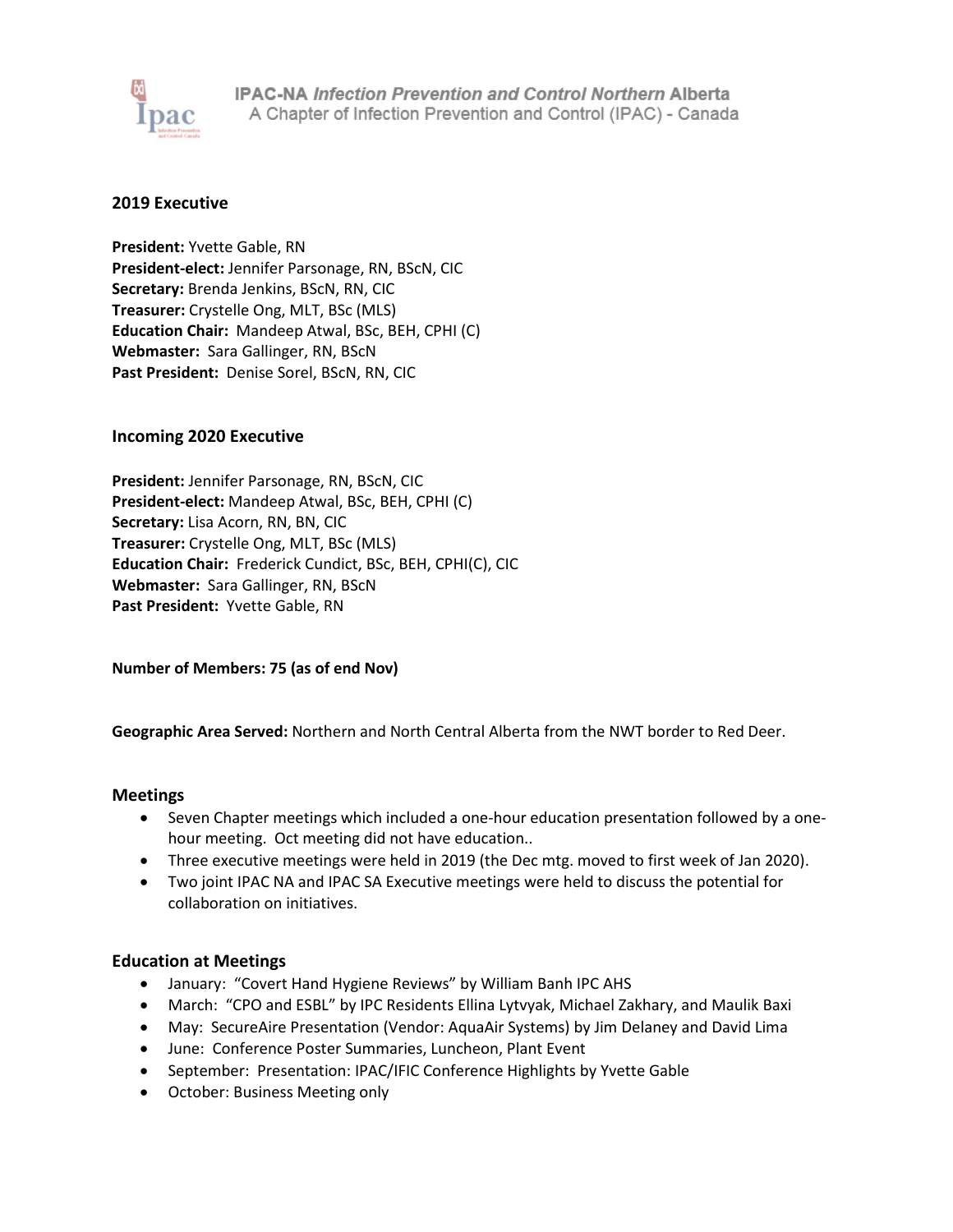

**IPAC-NA Infection Prevention and Control Northern Alberta** A Chapter of Infection Prevention and Control (IPAC) - Canada

• November: Molecular Diagnostics: Benefits from Patient to Administrators and Antimicrobial Stewardship by Inter Medico, Eugene Chomey

# **Highlights**

- 1. Membership Activity:
	- The President did a presentation about IPAC Canada and IPAC NA to Continuing Care contracted partner IPCs in the Edmonton Zone
	- An IPAC information table was staffed during our 2019 education conference
	- A number of members attended the 2019 education conference and participated in abstract and poster presentations
	- A visual meeting format was continued this year to increase communication with members who use the distance connection (Skype). The meeting content was imbedded in a PPT to provide visuals for each agenda item.
	- Each meeting highlighted 1-2 specific interest groups and representatives were invited to discuss the value of participating
	- The "Member Profile" format was continued, where one member would do a short presentation to introduce themselves to the chapter in the following format: about me; about my work; one of the challenges in my job; one of my work successes; one thing surprising about my job; and advice I would give if you asked me.
	- We continue to provide a semiannual newsletter with updates from committee and interest group representatives.
	- We had a Spring Luncheon with social activity for the members
- 2. Education
	- In addition to education offered prior to each general meeting, we had our IPAC NA Education Day on September 20, 2019. The full day event showcased 9 speakers. It was very well received and attendance included over 80 in-person and was projected over 15 telehealth sites across the province.
	- Speaker presentations and pictures of event have been uploaded to the chapter members area.
	- Our chapter supports CIC Certification and offers reimbursement of \$400 for successful completion of CIC.

# 3. Administration

- Approval of the addition of an annual financial self-audit process to begin XXX
- Revision of chapter funding request application forms and processes
- Addition of standardized bank change over forms to facilitate signing authority changes with new and retiring executive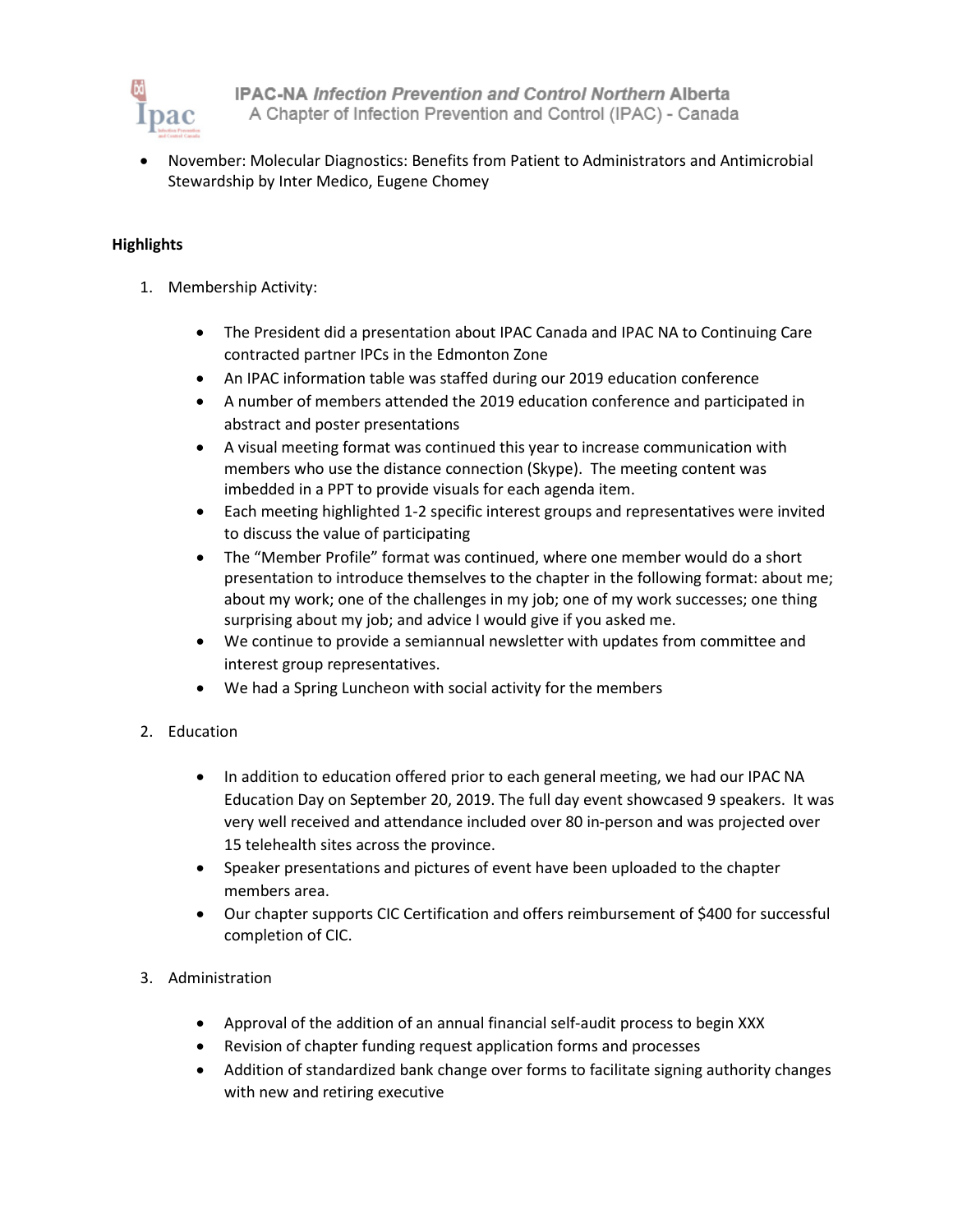

IPAC-NA Infection Prevention and Control Northern Alberta A Chapter of Infection Prevention and Control (IPAC) - Canada

- Completion of the archiving of old chapter records and transfer to new electronic record keeping
- Acknowledgement, recognition and thanks letters were sent out to members holding executive positions and those who assisted with Conference planning from the chapter president
- •
- 4. Current work that is underway includes:
	- Review and revision of our TOR
	- Revision of 5 year financial plan
	- Review of interest group participation
	- Revision of process for communicating work being done by IPAC interest groups and committees
	- Upcoming work on the Strategic Plan
	- Development of a conference planning toolkit
	- Joint executive discussions with the other Alberta Chapter, IPAC SA, to discuss potential collaborations.

Submitted by: Yvette Gable on behalf of the IPAC Northern Alberta Chapter. Jan 20, 2019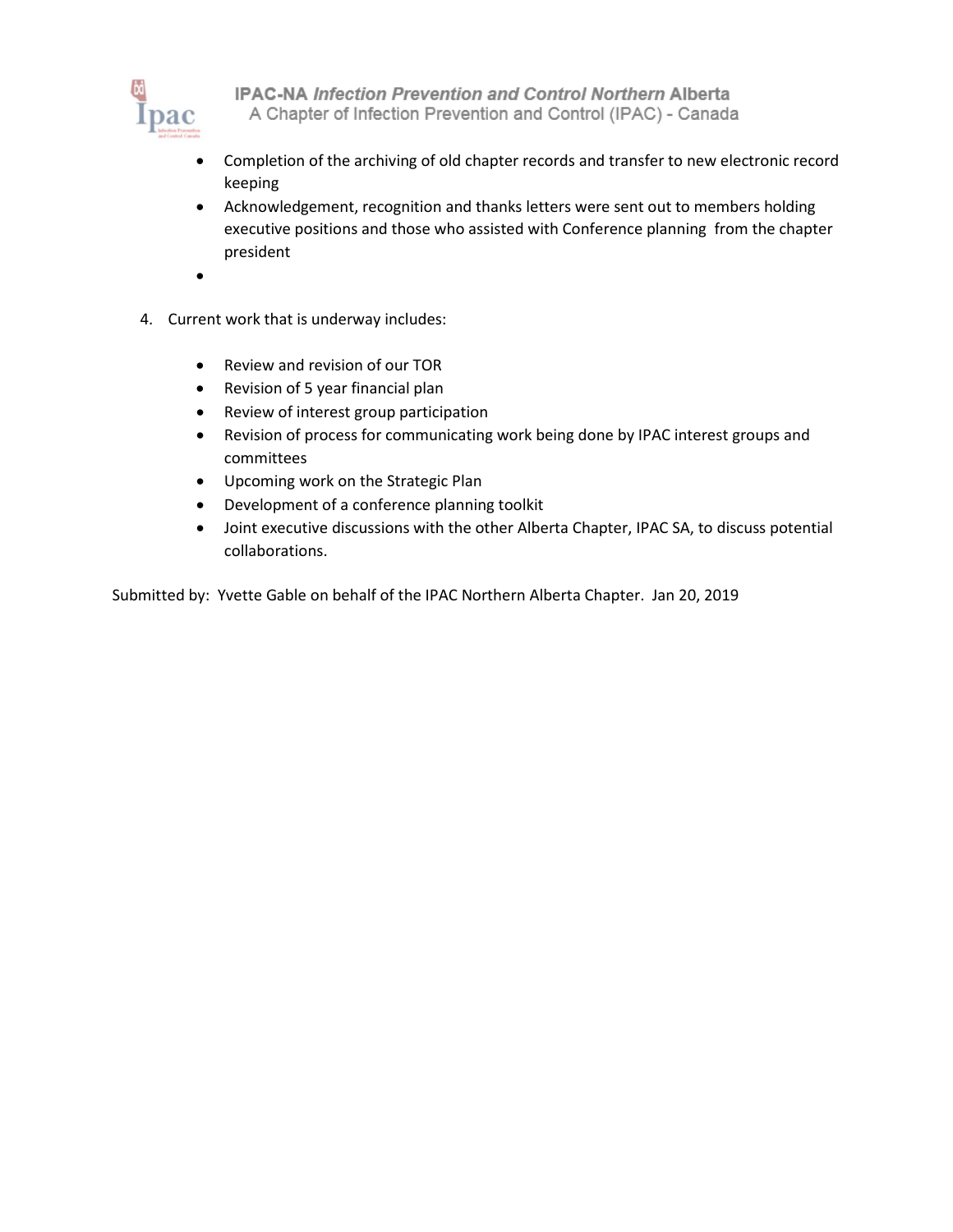# **IPAC-SA Chapter Annual Report 2019**

**Current Year's Executive President:** Kim Houde, IPC Calgary Zone **President-elect:** Vacant **Secretary:** Joseph Kaunda, IPC-PLC **Treasurer:** Kris Cannon, IPC-PLC **Education Coordinator:** Jason Morris, IPC-Rural **Seminar/Fundraising Coordinator:** vacant **Webmaster:** Dione Kolodka, IPC-Community **Past President:** vacant

# **Number of Members:**

Jan 2020 - 68 members

# **Geographic Area Served:**

South and South/Central Alberta. Our borders extend from Red Deer (north) to the AB/USA border (south); then from the BC/AB (west) to the AB/SK (East) borders.

# **Membership**:

IPAC-Southern Alberta (IPAC-SA) membership consists of the following demographics:

- Infection Prevention and Control professionals from acute care hospital sites, assisted/supportive living sites, urban and rural community sites and pre-hospital care.
- Representatives from industry, environmental services, medical device reprocessing, educational institutions, private consultants, dental offices and individuals with an interest in Infection Control

# **Meetings**

*A summary of frequency of Chapter meetings, format, guest speakers throughout the year* There were 9 meetings held during 2019. Two in-person meetings and 7 Skype meetings. All meetings included 2 components: An education session & board meeting as per standard agenda \*Included round table for sharing strategies, concerns & networking.

# **Education and Guest speakers: Jan to Dec**

Jan- Dr. Gwyneth Meyers – "Writing Abstracts – Tips and Tricks" Feb- Linda Ward – "Good Hand Hygiene Can Stop Us Getting Bugged at Work" Mar – David Lima – Secure Aire Products (presentation by an industry representative) April- Abstracts for IPAC-Canada Conference – What is There to Pitch About May – Dr. Olgilvie – IP&C in Anatomical Pathology in Frozen Specimens"

# June – 2 education presentations:

 Dr. Kevin Fonseca, Virologist, Alberta Provincial Labs – Tick Talk: New and Old Tick Transmitted Diseases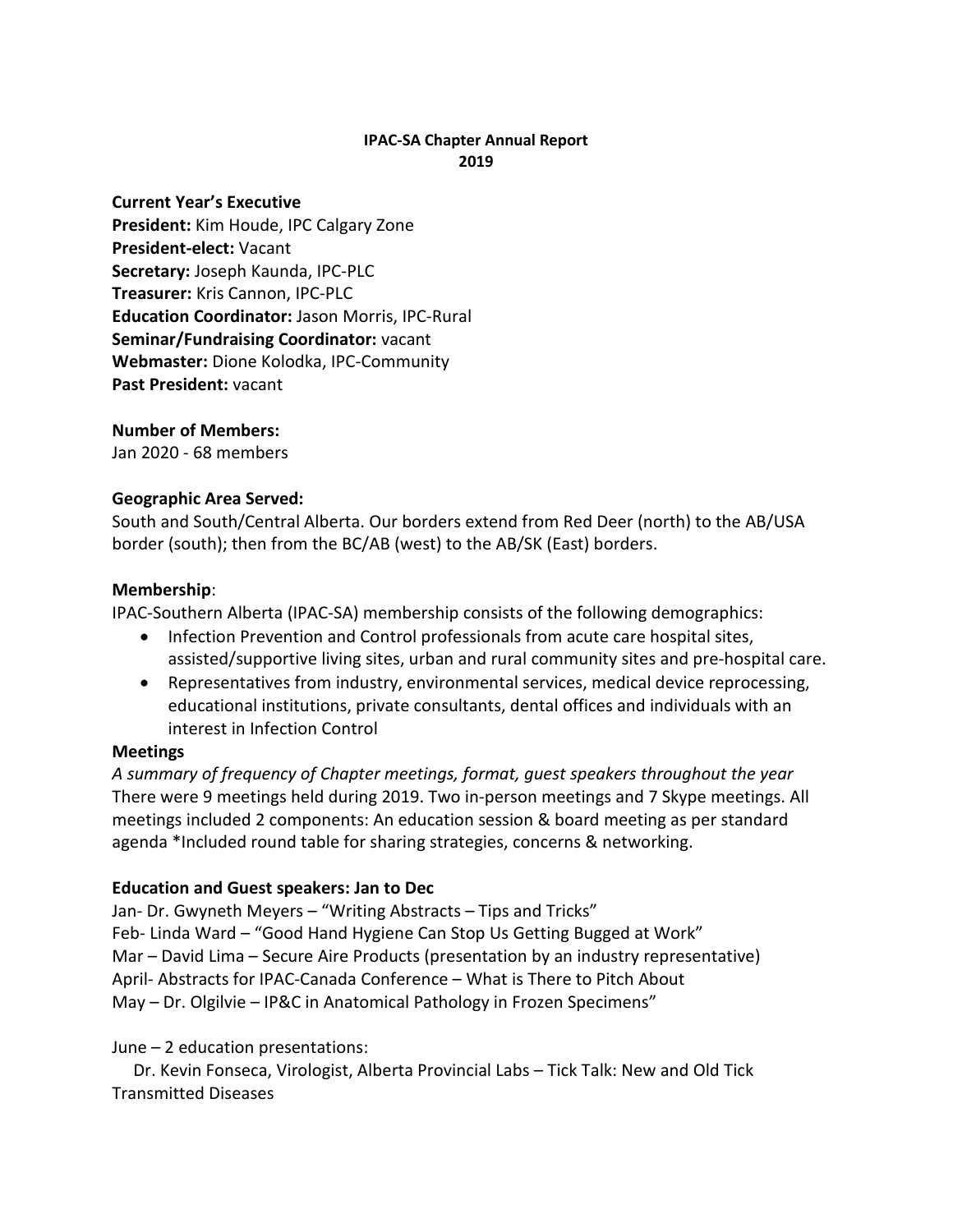Jim Gauthier – OR Turnover: Improving Speed Without Compromising Quality Sept – IPAC Conferences Attendees presented their Posters, Oral Presentations Oct – Dr. Bonnie Meatherall, ID physician – Climate Sensitivity and Epidemiology of Infectious Diseases

Dec – Marlies van Dijk – Being Real: How to Engage People You Work With and For!

# **Highlights: Jan-Dec, 2019**

- Joseph Kaunda successfully achieved his CIC certification
- Janice Pitchko successfully renewed her CIC Certification
- Craig Pearce won the Gojo scholarship to attend 2019 IPAC National Conference
- Craig Pearce (John Conly) presented oral presentation "Removing Contact Precautions for VRE Patients in an Endemically Colonized Renal Medicine/Transplant Patient Population"
- Karen Cargill presented a poster at the 2019 IPAC Canada Conference in Quebec City "Keeping It Fresh: Updating the Alberta Health Services Continuing Care Resources"
- Tamalee Andersen presented an oral presentation "Creation of a Tailored Hand Hygiene Program in Community Audiology"
- Mary LeBlanc (our distant member) travelled to Quebec City to attend the 2019 IPAC-Canada National Conference.
- Jennifer Happe Secretary/Membership Director IPAC-Canada
- Dione Kolodka Representative for the Chapter Council West
- Gwyneth Meyers member on IPAC Education Core Committee
- Kathy Bush Chairing the CNISP Data Quality Working Group
- Jennifer Ellison member on CNISP Data Quality Working Group and led a project on BSI data quality for that federal surveillance program
- Gwyneth Meyers received the 2018 CJIC Editorial award at the 2019 Conference for 3 of 4 papers published in CJIC
- Gwyneth Meyers'  $4<sup>th</sup>$  paper "Designing an Innovative Professional Development Experience to Build Infection Control Professionals' Educational Experience"
- Kathy Bush and Jennifer Ellison authors on "A Comparison of Extended-Spectrum Betalactamase (ESBL) – Producing Escherichia coli and Klebsiella pneumoniae bloodstream infections in Alberta Using a Provincial Surveillance System" *Infection Control and Hospital Epidemiology,* 40(3), 388
- Jenine Leal, Kathy Bush, Betty-Ann Henderson and Jennifer Ellison authors on "Hospitalacquired Clostridioides difficile infections in Alberta: The Validity of Laboratory-Identified Event Surveillance Versus Clinical Infection Surveillance" *American Journal of Infection Control.* [\(https://doi.org/10.1016/j.ajic.2019.09.029\)](https://doi.org/10.1016/j.ajic.2019.09.029)
- Kathy Bush author on "Prevalence of Antibiotic-resistant organisms in Canadian Hospitals. Comparison of Point-prevalence Survey Results from 2010, 2012 and 2016" *Infection Prevention and Control Canada,* 40(1), 53-59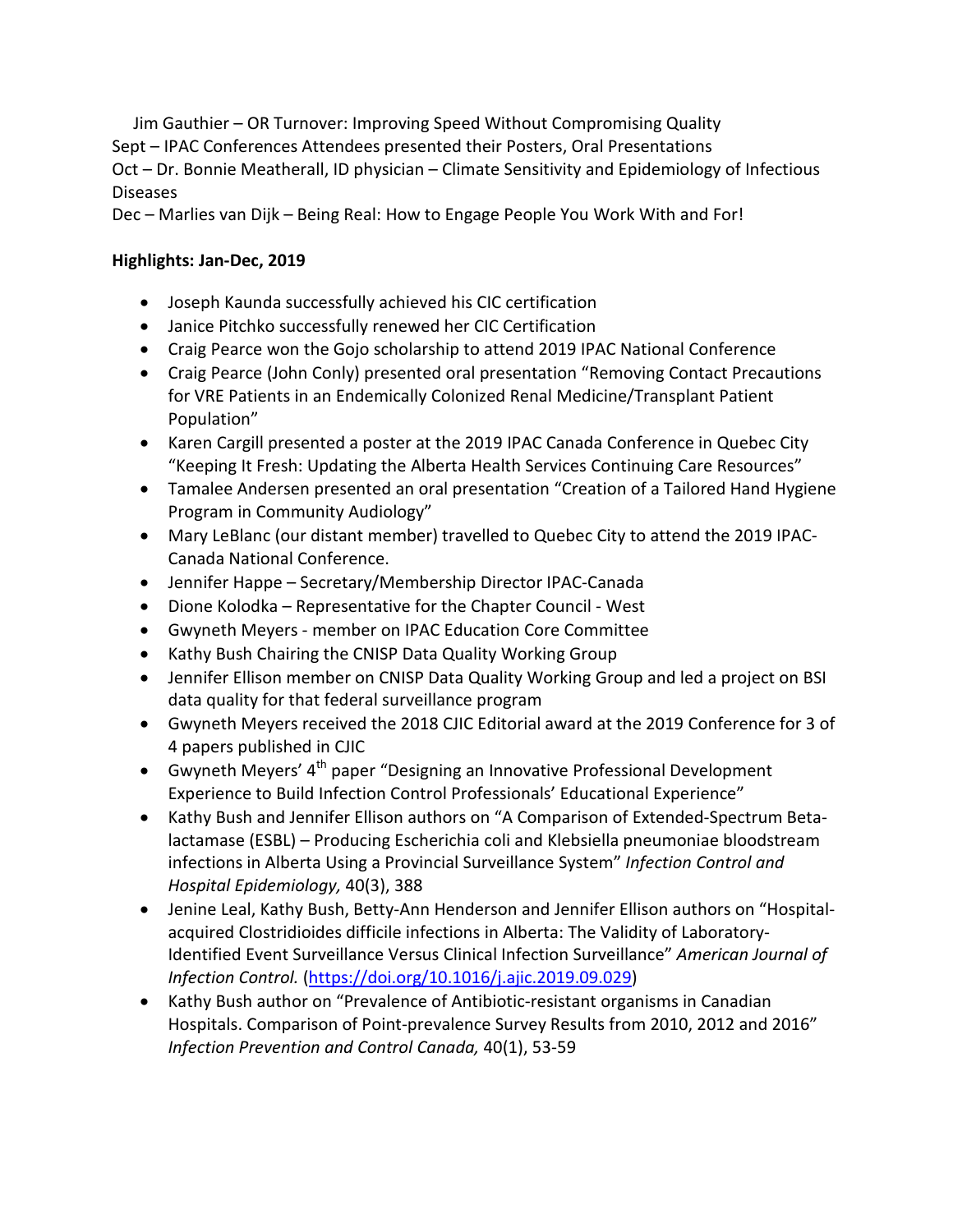- Jenine Leal, John Conly authors on "Attibutable Costs and Lenfth of Stay of Hospitalacquired Clostridioides difficile: A Population-based Matched Cohort Study in Alberta, Canada. *Infect Control Hosp Epidemiology,* October 2019, Volume 40, Issue 10
- Kathy Bush and Jennifer Happe authors on "Trends in Healthcare=Associated Infections in Acute Care Hospitals in Canada: An Analysis of Repeated Point Prevalence Surveys", *CMAJ Sept 2019 (doi:10.1503/cmaj.190361)*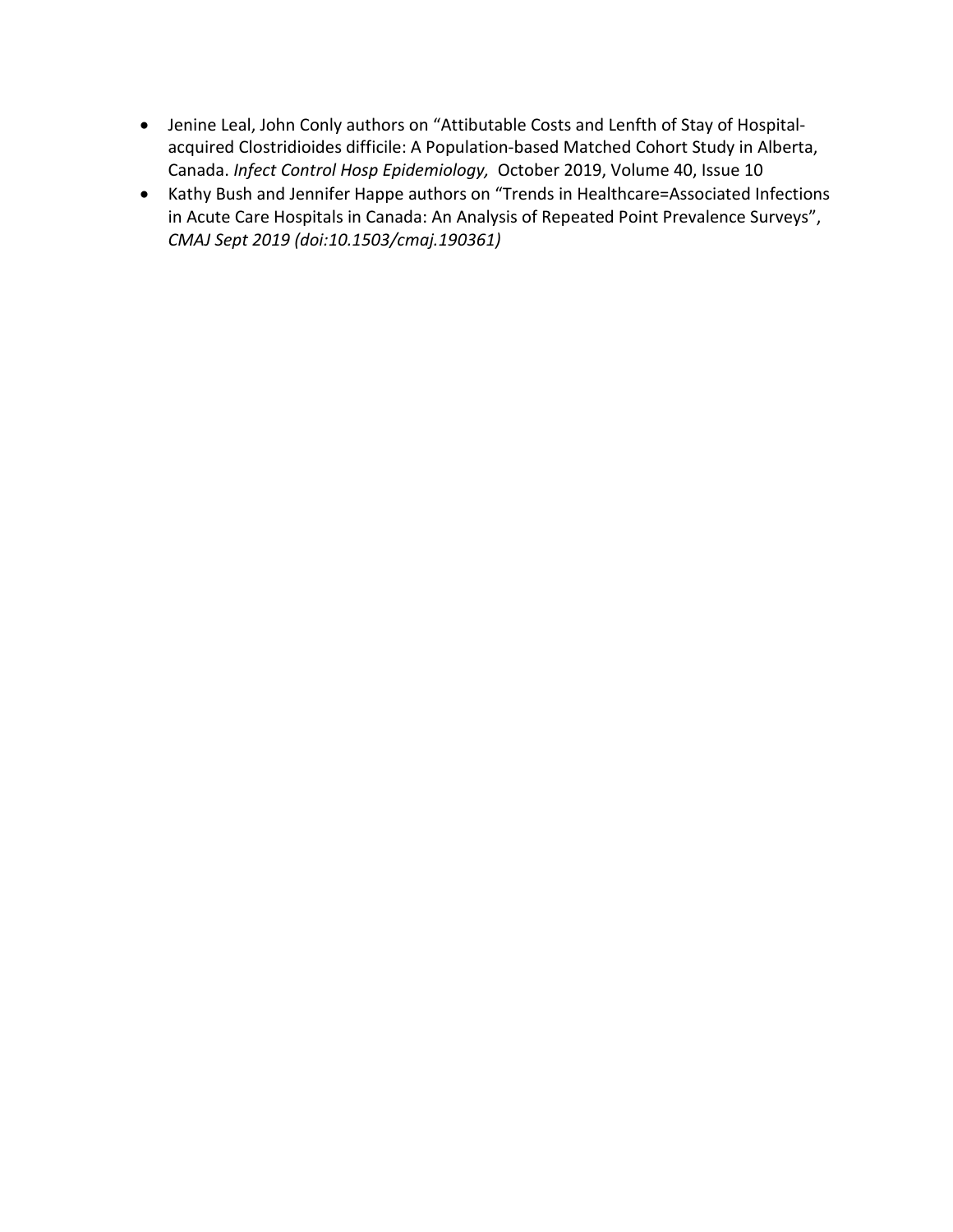### **SASKATCHEWAN PROFESSIONALS IN INFECTION CONTROL (IPAC SASKPIC)**

**2019 Executive President:** Karrie Yausie BA BSc CIC **President-Elect:** Vacant **Secretary:** Melayna Fusick RN, BSN, BCOMM **Treasurer/Membership Coordinator:** Alyssa Baade, BSc MLT CIC **Education and Programs Coordinator:** Cheyanne Roth, RD BSc (Nutr) **Webmaster:** Gwen Cerkowniak RN BSN CIC **Past President:** Karrie Yausie BA BSc CIC

**2020 Executive President:** Karrie Yausie BA BSc CIC **President-Elect:** Vacant **Secretary:** Melayna Fusick RN, BSN, BCOMM **Treasurer/Membership Coordinator:** Alyssa Baade, BSc MLT CIC **Education and Programs Coordinator:** Robin Howden, BSc, BEH, CPHI(C), CIC **Webmaster:** Gwen Cerkowniak RN BSN CIC **Past President:** Karrie Yausie BA BSc CIC

**Number of Members: 71 members - 30 with CIC designation Geographic Area Served**: The Province of Saskatchewan

**Membership**: Our membership includes people from every area of healthcare and service.

#### **Meetings**

Two general meetings were held on March 6, 2019 and September 20, 2019 (AGM in Saskatoon). The chapter held twelve executive meetings by teleconference to discuss:

- IPAC SASKPIC spring and fall conferences AGM held in Saskatoon (September)
- IPAC SASKPIC Budget
- IPAC SASKPIC Membership and Executive Recruitment
- Scholarship awards for SASKPIC members to attend IPAC-Canada conference in Charlottetown
- Donations and Charities
- Strategic Plan , TOR reviews/revisions for 2020
- Orientation for executive roles

### **Highlights**

**2019 Fall Conference September 20th – IPAC Knowledge: our 1st line of Defense: (Presentation slides now posted on Chapter Website)**

- **Highlights from IPAC National Conference from our Scholarship winners- Amber [Burton,](https://saskpic.ipac-canada.org/photos/custom/Highlights%20from%20IPAC%20National%20Conference%20.1%20Amber.pdf) [Ewelina](https://saskpic.ipac-canada.org/photos/custom/Highlights%20from%20IPAC%20National%20Conference%20%20.2%20Eva.pdf) Dziak[, Amanda](https://saskpic.ipac-canada.org/photos/custom/Highlight%20from%20IPAC%20National%20Conference%20.3%20Amanda.pdf) Peterson and [Marilyn](https://saskpic.ipac-canada.org/photos/custom/Highlights%20from%20IPAC%20National%20Conference%204.%20Marilyn.pdf) Weinmaster**
- **Adult Vaccinations - [Do you know what you need?](https://saskpic.ipac-canada.org/photos/custom/8.%20SASKPIC%20adult%20immunization%202019-09-20.pdf) -Loretta van Haarlem**
- **[Epi Saves](https://saskpic.ipac-canada.org/photos/custom/10.%20SaskPic_Sept%202019_Epi%20Saves%20the%20Day.pdf) the Day! Keep Calm and Call the Epidemiologist Dr Meredith Faires**
- **Panel Discussion: Frontline IPAC Challenges in HealthCare Construction and Renovation Rene Joyce, Tyler Wilson, Jodi Rutley and Mark Kelloway**

**2019 Spring Session: March 6, 2019 - Understanding the Mechanisms of Resistance in AROs and why it is important -Dr K. Malejczyk: [https://saskpic.ipac](https://saskpic.ipac-canada.org/photos/custom/SASKPIC%20ARO%20mechanism%20presentation%20FINAL.pdf)[canada.org/photos/custom/SASKPIC%20ARO%20mechanism%20presentation%20FINAL.pdf](https://saskpic.ipac-canada.org/photos/custom/SASKPIC%20ARO%20mechanism%20presentation%20FINAL.pdf)**

*Karrie Yausie BA BSc CIC, SASKPIC President*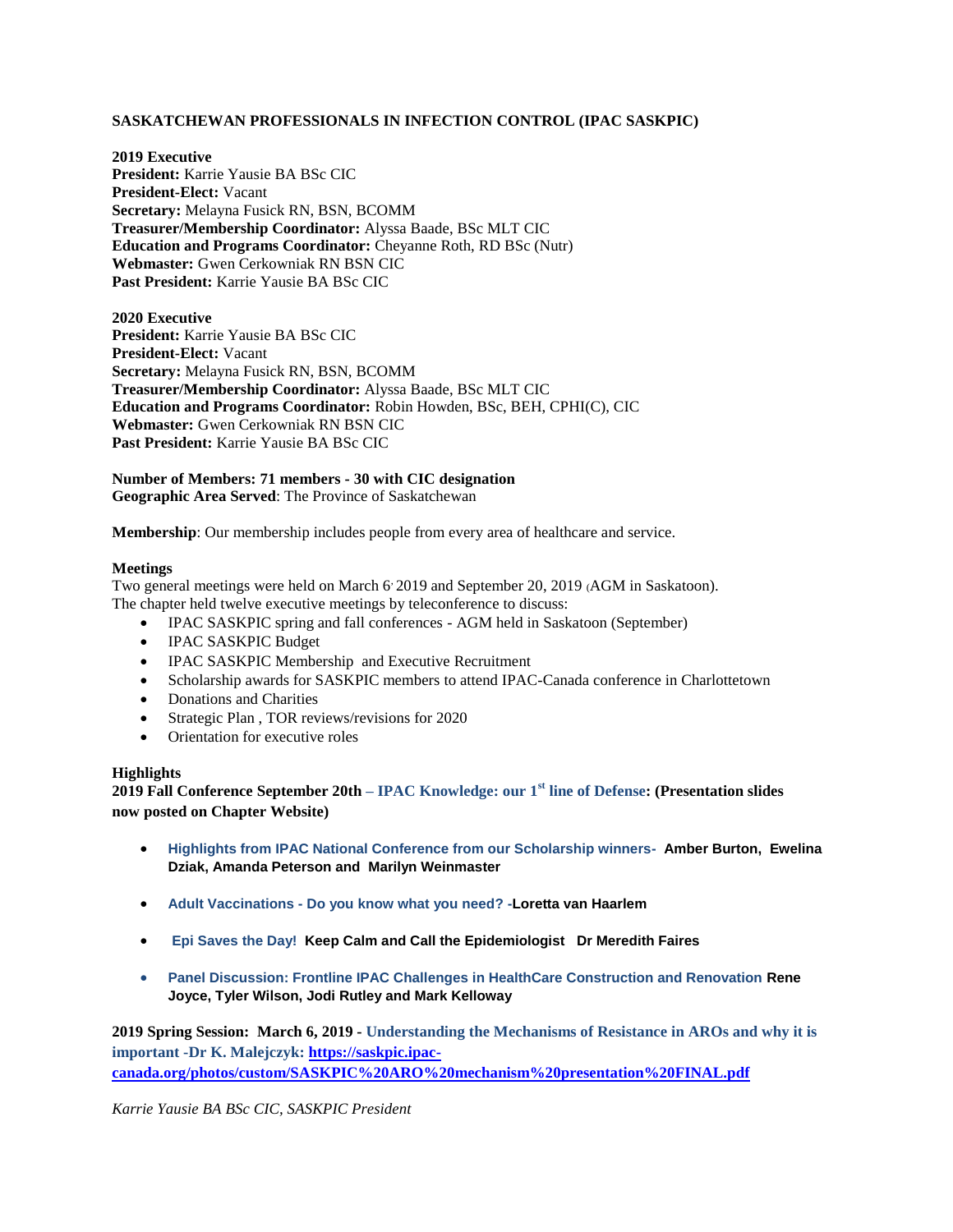

# **Manitoba Chapter Annual Report**

**2019 Executive President:** Shelly Rempel RN, BN, CIC **President-elect:** Myrna Dyck, RN, BN, BSc, MSc **Past President:** Vacant **Secretary:** Barbara Olson **Treasurer:** Lori Fleetwood RN, BN **Education Chair:** Davenna Conrod, RN, BN, GNC(C)

**2020 Executive President:** Myrna Dyck RN, BN, BSc, MSc **President-elect:** Vacant **Past President:** Shelly Rempel RN, BN, CIC **Secretary:** Barbara Olson **Treasurer:** Corinna Tinant RN, BN **Education Chair:** Davenna Conrod, RN, BN, GNC(C)

**Number of Members:** 52 **Geographic Area Served:** Manitoba

# **Membership**

Membership includes representatives from acute care, long term care, community health, public health, mental health, dentistry, laboratory technicians and healthcare industry

### **Meetings**

The chapter meets five times a year, missing the summer months (approximately every second month). Chapter meetings are held in person along with webinar/teleconference abilities. Meetings usually start with an education session of approximately 1 hour. Included in the meeting are also round table, business discussions and sometimes journal club reviews.

# **Highlights**

In June 2019, the chapter completed a positive annual education conference attended by healthcare workers from across Manitoba, with representation from nursing, IP&C, housekeeping and others. In November 2019, the chapter hosted a successful member education day and annual general meeting (AGM). In late May, five members of our chapter attended the annual IPAC Canada conference in Quebec City.

Membership recruitment continued to be a main goal for 2019. Our chapter continued to offer new/returning members who became chapter members from January to June 2019, a second year of IPAC membership free (paid directly to IPAC Canada). We were pleased to award this 8 new members and 1 returning member. At our AGM, our chapter placed this membership recruitment strategy (even though very successful) on hold, to allow the chapter to afford to send numerous Manitoban delegates to the 2020 IPAC Canada conference.

A survey sent out in 2018 advised chapter executive with scheduling meetings and may have increased interest in the chapter. The executive plans to review the chapter's strategic goals/objectives to determine which are achievable with our smaller membership and ongoing workload increases at our places of work.

The chapter has actively started to plan for the 2020 national conference for both the meet and greet and the IFIC run. We also have a volunteer liaison who will be working with IPAC Canada to assist with filling volunteer positions.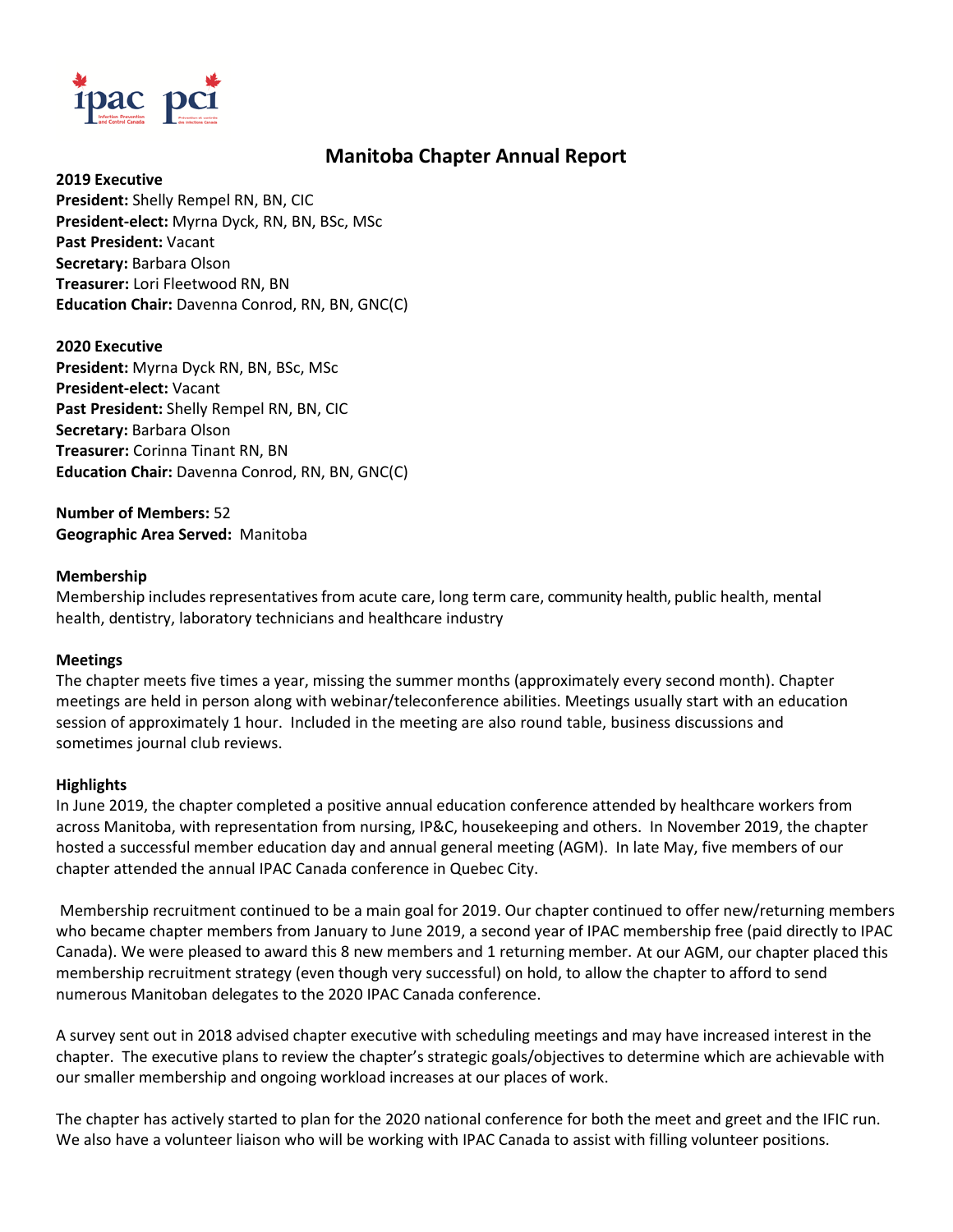

Respectfully submitted, Myrna Dyck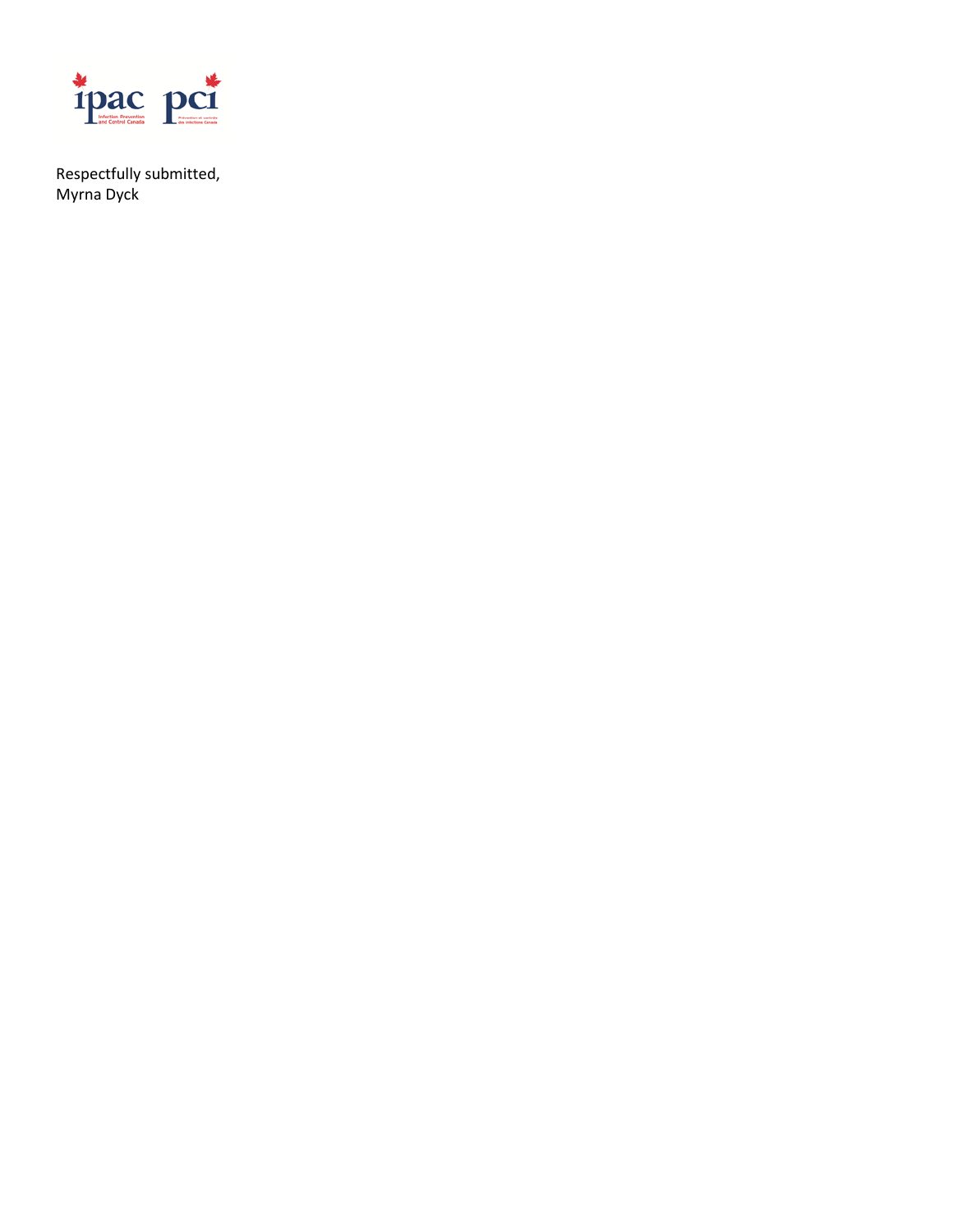### **IPAC NORTHWESTERN ONTARIO (IPAC NWO)**

**Current Year's Executive President:** Amanda Brizard, RN, CIC **President-elect:** Vacant **Secretary:** Janet Paulson, BScN, RN, IIWCC **Treasurer:** Katherine Bell, MSc

**Next Year's Executive President:** Amanda Brizard, RN, CIC **President-elect:** Vacant **Secretary:** Janet Paulson, BScN, RN, IIWCC **Treasurer:** Katherine Bell, MSc

### **Number of Members:** 25

#### **Geographic Area Served:**

Northwestern Ontario (IPAC NWO) covers a large geographic area with most of the members residing in areas approximately 4- 8 hours' driving distance or further. In comparison, we cover an area the size of France. Members are able to attend the meetings generally by teleconference.

#### **Membership**

The chapter has a diverse group of health care providers from long-term care, public health, rehabilitation to acute care settings. All have chief responsibility in providing and ensuring infection prevention and control is practiced within their institutions. Several of these individuals hold various roles within their organizations.

#### **Meetings**

In the past the chapter has met twice a year. These meetings consisted of an education period followed by relevant business to the chapter. Members located remotely are provided with access to teleconference in order to participate in these meetings. This year there were two education webinar sessions held, in which one was in collaboration with the Northeastern Ontario Chapter. These were held in a teleconference format and members were provided with an opportunity to hear from two speakers that have been secured by the president on relevant educational topics within Infection Control. Due to unforeseen circumstances this year, the president was off the latter part of the year and chapter meetings were put on hold.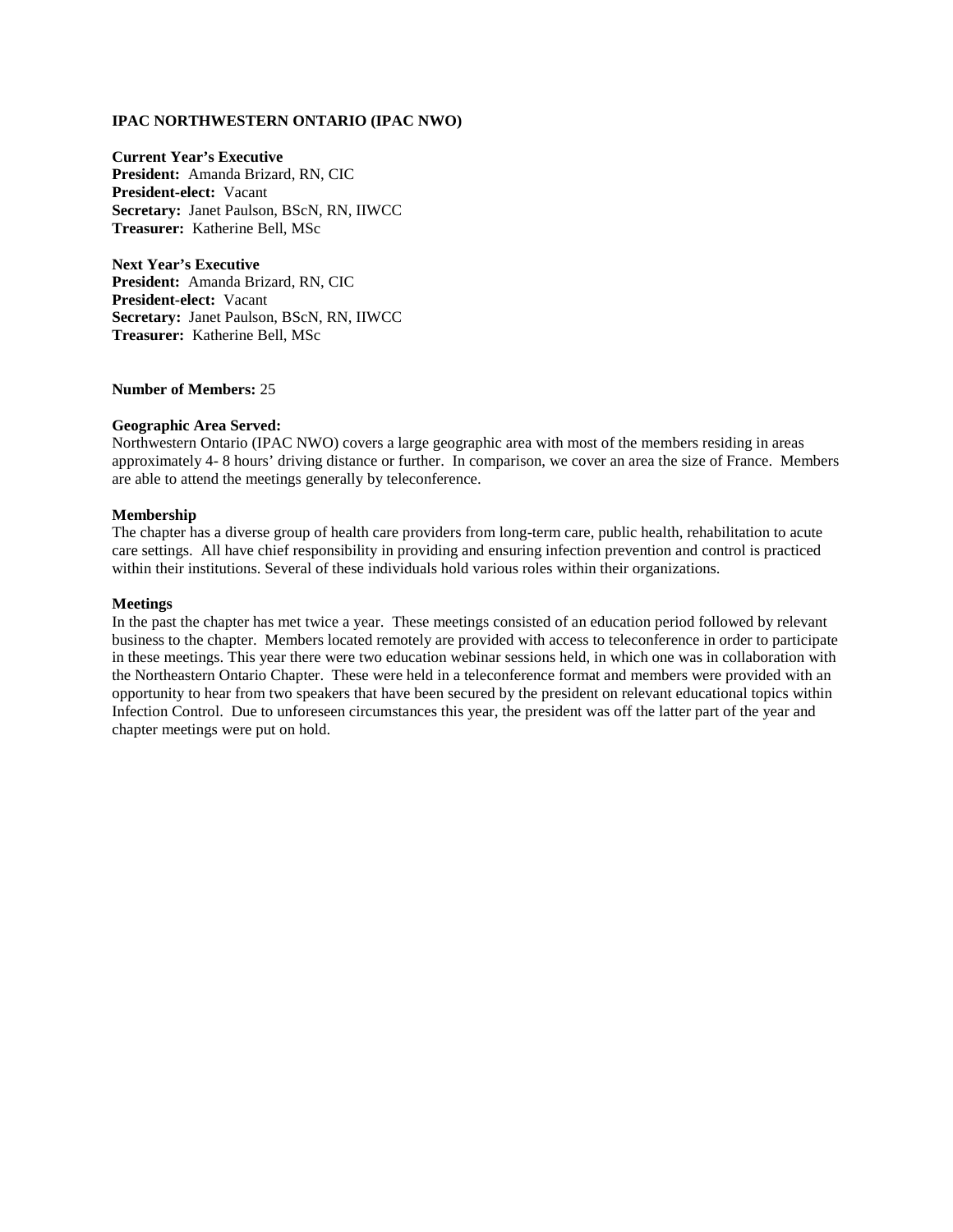

# **IPAC HUPIC Annual Report 2019**

### **Current Year's Executive**

President: Adel Coulter President-elect: Vacant Secretary: Darlene Rojek Treasurer: Christina Milani

### **Next Year's Executive**

President: Adel Coulter President-elect: Vacant Secretary: Darlene Rojek Treasurer: Vacant

### **Number of Members: 20**

**Geographic Area Served:** Grey Bruce Huron Counties, Ontario

### **Membership**

Primarily Hospital and Public Health, as well as a small representation from LTC and Corporate

### **Meetings**

*Quarterly meetings.* 

Conjoined efforts with the Grey Bruce Health Unit and PHO IPAC West to provide LTC community of practice and influenza update. PHO physician guest speaker, Barley Chironda guest speaker.

### **Highlights**

• Great attendance at our fall education event for LTCH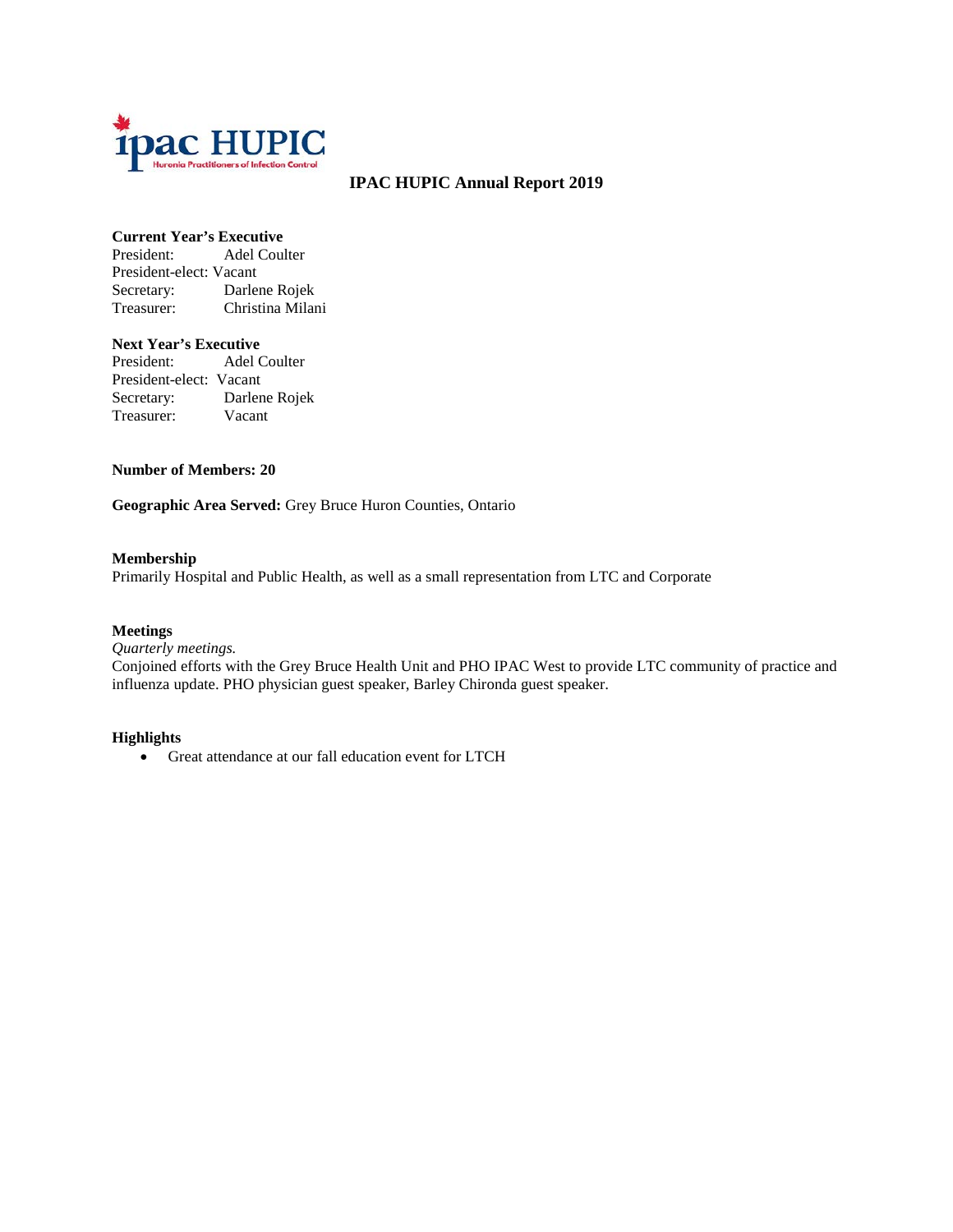### **IPAC PANA ANNUAL REPORT**

**Current Year's Executive President:** Meghan Davies RN, BScN, CIC **President-elect: Secretary:** Anne Augustin MLT, CIC **Treasurer:** Anne Augustin MLT, CIC **Education Committee:** Meghan Davies RN, BScN, CIC; Debbie Valickis RN, BScN, CIC; Anne Augustin MLT, CIC; Cailin Banks RN, BScN, CIC

**Next Year's Executive President:** Meghan Davies RN, BScN, CIC **President-elect:** Anne Augustin MLT, CIC **Secretary:** Anne Augustin MLT, CIC **Treasurer:** Anne Augustin MLT, CIC **Education Committee:** Meghan Davies RN, BScN, CIC, Anne Augustin MLT, CIC

**Number of Members:** As of November 2019, IPAC PANA had 38 members.

**Geographic Area Served:** IPAC PANA serves the Regional of Peel and surrounding areas (e.g., as far west as Cambridge, north to Orangeville, and east to Toronto)

### **Membership**

IPAC PANA membership comes from a wide variety of health care providers. Our membership includes IPAC professionals who work in the five acute care facilities in the area; long term care facilities; first responders; local public health units; dental setting, and provincial public health.

### **Meetings**

In general IPAC PANA meets five times per year. This year was particularly challenging for our executive, therefore, the meetings scheduled for the latter half of the year had to be cancelled. In total we had three meetings. Many thanks to all our speakers for providing great and very informative presentations.

| Date              | <b>Speaker</b>                           | Topic                                      |
|-------------------|------------------------------------------|--------------------------------------------|
| February 18, 2019 | Kasey Gambeta, PHO IPAC specialist       | Carbapenemase-producing enterobacteriaceae |
|                   |                                          | (CPE)                                      |
| April 18, 2019    | Ehsan Haghshenas, WOHS Pharmacist        | Antibiotic Stewardship                     |
| June 20, 2019     | Wellington Dufferin Guelph Public Health | Interactive session on reprocessing in the |
|                   | (WDGPH)                                  | community                                  |

### **Highlights**

*IPAC PANA Summer Social –* this was held on June 20<sup>th</sup>. Thirty nine attendees were provided a lovely lunch and an excellent presentation by WDGPH on reprocessing in the community. This was a four hour interactive session complete with examples of various equipment that may be reprocessed in the community, examples of chemical and biological indicators, manuals, and logs for documentation. Was incredibly well received by all the attendees. This activity relates to Strategic Direction 1 of inspiring brand awareness as many of the attendees were not members of IPAC PANA/Canada, this education session was their introduction to our organization and what it has to offer.

*Reprocessing Interest Group (RIG) –* Anne Augustin was a member of the working group developing and sending forward to the IPAC Canada board, "Practice Recommendations for Infection Prevention and Control related to Foot Care in Healthcare." This activity relates to both Strategic Direction 1: Inspire Brand Awareness and Direction 3: Advance Advocacy and Partnership. Throughout the development of this document the working group engages with members of other organizations (Canadian Association of Foot Care Nurses [CAFCN] and Canadian Standards Association [CSA]).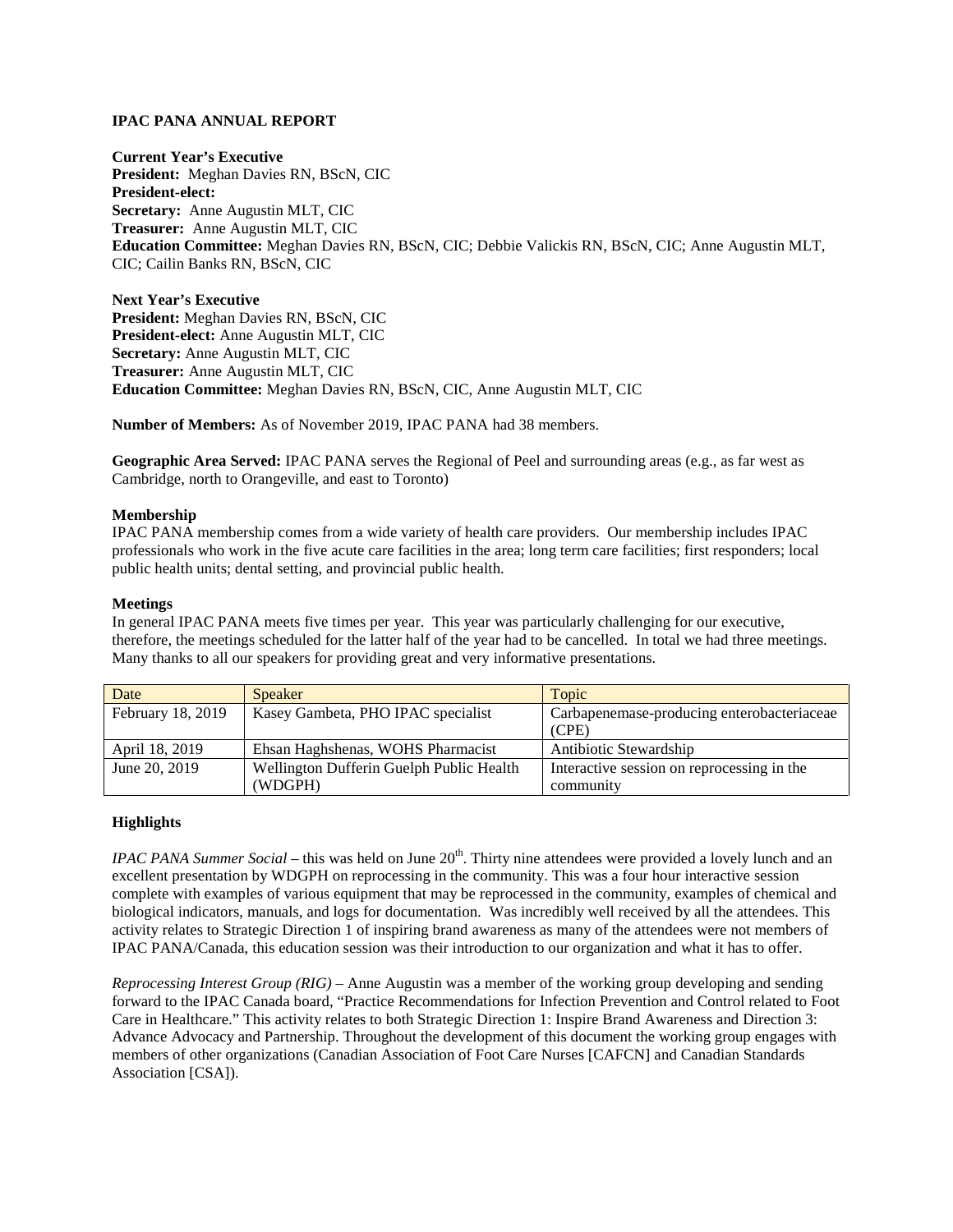*Standards and Guidelines* – Anne Augustin worked with members of the Neonatal and Pediatric Interest Group in the review and revision of the "POSITION STATEMENT Handling of Expressed Human Milk in Health Care Facilities." This document is to go forward to the IPAC Canada board in the near future.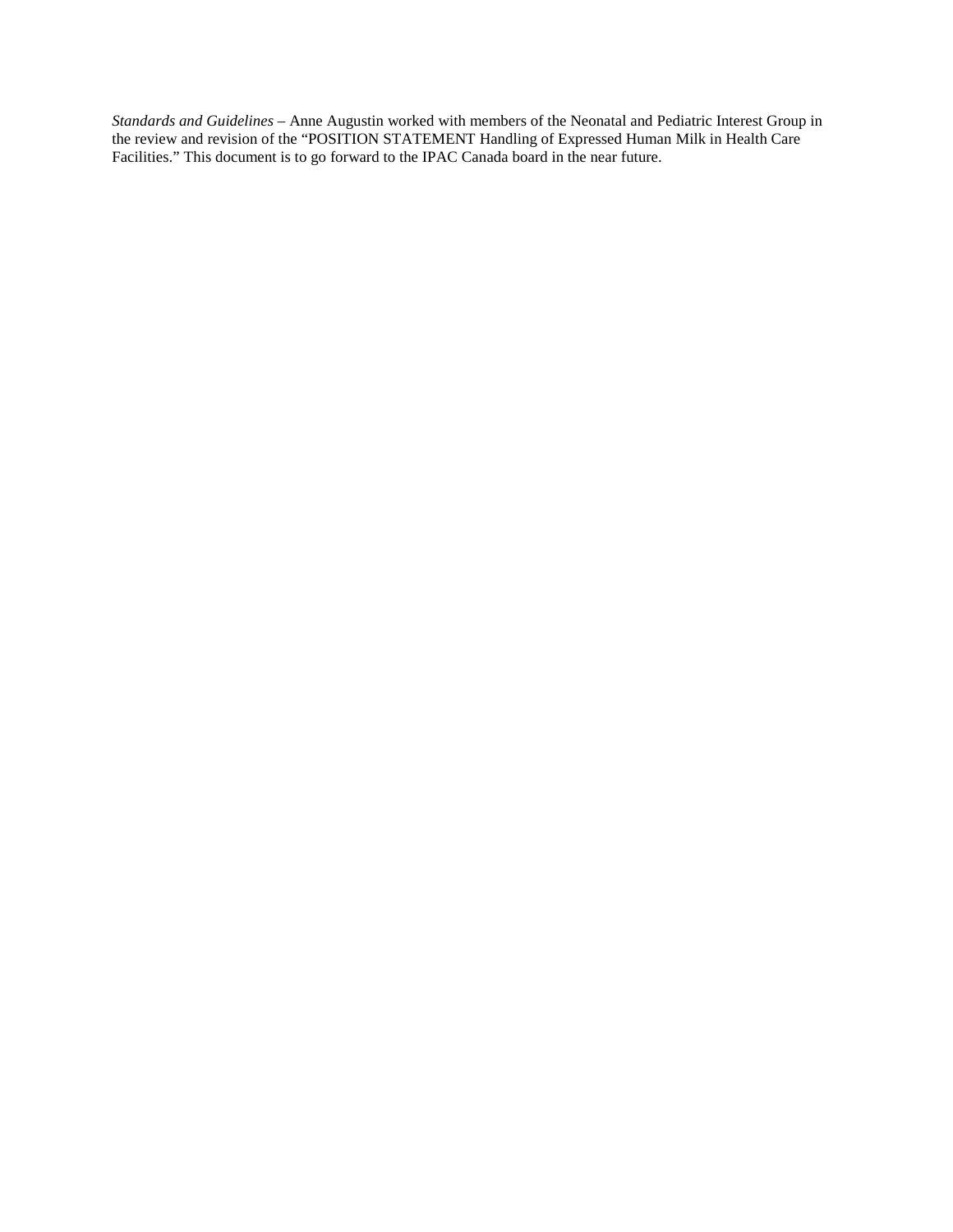### **IPAC GTA Annual Report for 2019**

### **2019 Executive**

**President:** Kamyab Ghatan, MD, CIC **President-elect:** Melissa Avaness BSc, CIC **Past-president:** Rohit Garg MBBS, MPH, CIC **Secretary:** Amber Linkenheld-Struk BA, MLT, CIC **Treasurer:** Kornelija Delibasic MSc, BASc CPHI (C), CIC **Marketing Chair:** Murtuza Diwan MSc CIC **Networking Co-Chair**: **Webmaster:** Murtuza Diwan MSc CIC **Co-Webmaster**: Stefanie Siauw Bsc **Education Committee Chair:** Alex Kusiewicz MSc-ID, CPHI(C), CIC

**2020 Executive**

**President:** Melissa Avaness BSc, CIC **President-elect:** Alice Silva, BSc, MPH, CIC **Past-president:** Kamyab Ghatan, MD, CIC **Secretary:** Amber Linkenheld-Struk BA, MLT, CIC **Treasurer:** Sarah Zanchettin, MHA, CIC **Marketing Chair:** Murtuza Diwan MSc CIC **Networking Co-Chair**: Kishori Naik BSc, CIC **Co-Webmaster:** Murtuza Diwan MSc CIC **Co-Webmaster**: Stefanie Siauw Bsc **Education Committee Chair:** Alex Kusiewicz MSc-ID, CPHI(C), CIC

**Number of Members:** 314 in Dec 2019 (increase of 21 members since 2018). We continue to welcome new members in our chapter over last few years while retaining existing members.

### **Geographic Area Served**

Our membership primarily servers the Great Toronto Area in Ontario- Our area is primarily bounded by Mississauga (West), Barrie (North), Oshawa (East), although we do have some members from further away and some members who are also members of other IPAC-Canada chapters.

### **Membership**

Our membership comes from a diverse background with both varied professional designations as well as work and practice settings with representation from across the continuum of the healthcare system (acute care, long-term care, complex continuing care, mental health, provincial government, public health, private industry, correctional services and community organizations).

### **Meetings**

All meetings had networking opportunity and non-members were encouraged to attend one meeting in order to experience the value of shared learning and networking that IPAC GTA offers. Each meeting starts with acknowledging new members and recognizing members who volunteer their time in various committees and projects.

January 9, 2019: Strategic Planning meeting to review 2018 and plan for 2019 activities and goals with focus on alignment with IPAC-Canada's strategic plan.

Mar 19, 2019: Key topics included Public Health Ontario updates, Toronto Public Health updates, Organizational Risk Assessment, Candida aurius outbreak in intensive care unit as well as Interim PHO guidance document on Candida aurius management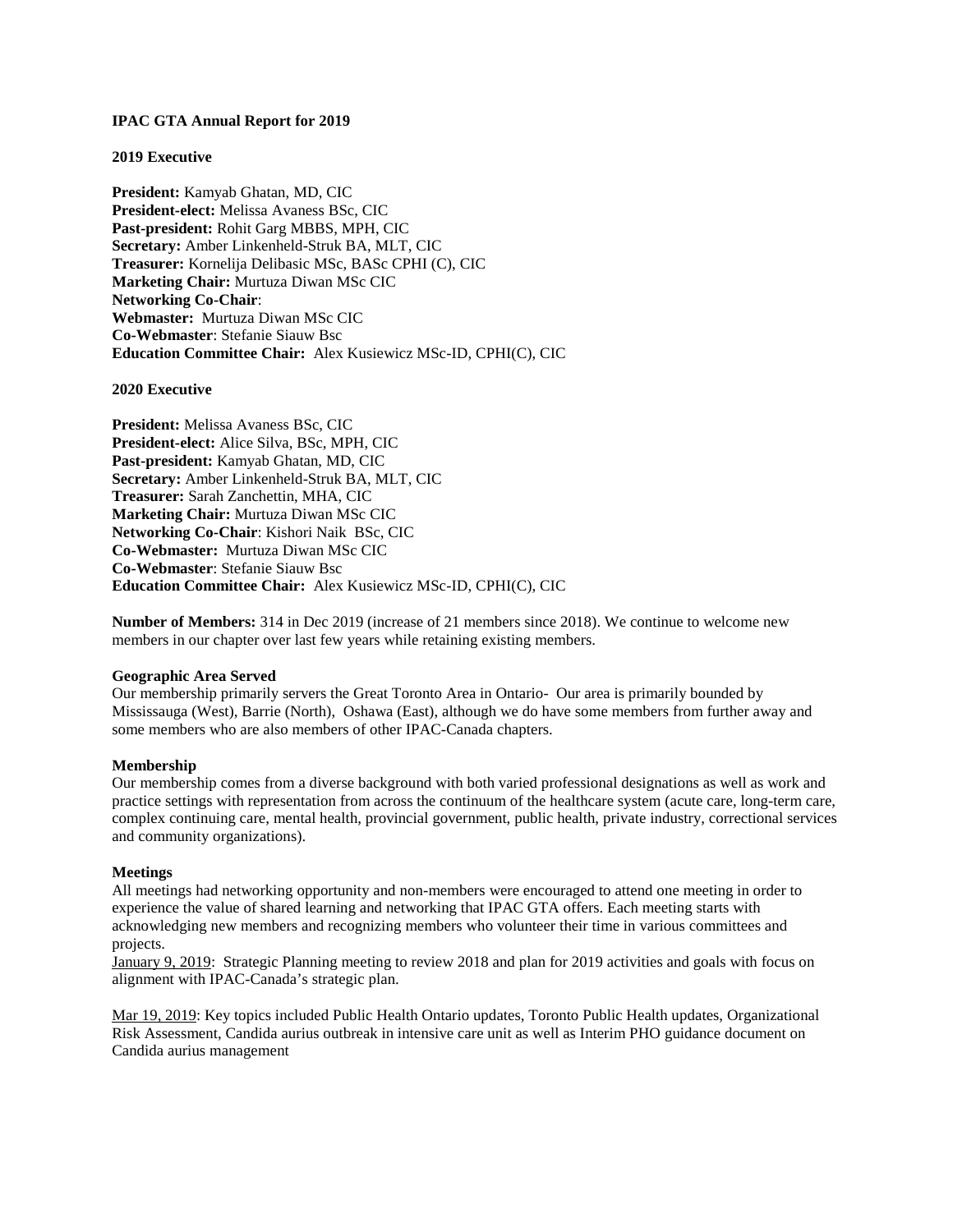May 3, 2019: Key topics included Panel Discussion: "Where Did You Come from Where Did You Go: Paths in to Infection Control careers and where IP&C jobs can lead", The Intelligent, Self-Disinfecting Hospital, discussion of Journal: "Hand hygiene before donning nonsterile gloves: Healthcare workers' beliefs and practices"

June 22, 2019- We had summer barbeque that each year members look forward to. Members shared experiences from IPAC Canada conference and other IPAC conferences/interest group updates. This provided plenty of opportunity to network where members share their professional development experience and IPAC challenges at work.

Aug 9, 2019- Key topics included Combatting AMR by Strengthening Infection Prevention & Antimicrobial Stewardship, presentations on Syndromic Screening in Ambulatory Clinics, CPO screening in ERCP program, Stethoscope project, Isolating Hep B patients in a Hemodialysis setting – is it necessary? and UHN's experience with VRE

Oct 4, 2018- *Annual Education Day*: 200 members, 14 Vendors, 9 Speakers participated and it was very well received as reflected in survey. Topics were:

- How Story Telling Can Reduce Healthcare Infections
- Vaccine Hesitancy in Healthcare Workers
- One Health
- Management of Prions in Hospital
- Aspergillosis Risk Groups and Design in Healthcare
- Rapid Fire:
	- o A case of C. auris in a Toronto hospital
	- o Managing CPE in LTC
	- o Help! I've been Exposed –Varicella zoster virus
- Choose to be a Resistance Fighter!

Fee: Members \$60, Non-members \$75

Nov 2018- *Winter Holiday Meeting*- Boris Cherniak is a mental health advocate who inspires event attendees. A top motivational hypnotist, comedian, inspirational speaker and author of "You Can Do Anything". Recipients of IPAC Week funding presented on their IPAC activities and inspired audience. Newly nominated executives announced and elected for 2020.

IPAC GTA CHAT sessions continue to be well attended. IPAC Chat sessions continue to provide networking opportunities and discuss IPAC challenges

IPAC Chat Sessions were held on following dates (1 hour facilitated teleconference/online networking sessions): Feb 6- Hot topics in Infection Control

March 6- Questions and answers in Infection Control

July 17- SSIs and Outbreak costs

### **Highlights**

-In third consecutive year IPAC-GTA received CIC Chapter Achievement award. All the award money (\$750) was passed on to the members who have passed their first CIC exam! Inspired from this success IPAC GTA repeated a study group in 2019. 30 members benefited from attending these and 10 successfully wrote CIC within 3 weeks of conclusion of this group. Neighboring chapter's members also participated in this study.

-Participation in our meetings varied from 60-90 members and 5-8 non-members which is an increase of 20% from last year. Participation at Annual Education Day has grown significantly within last two years.

-Being the largest chapter in IPAC Canada, there was a significant presence of IPAC GTA members at the national IPAC Canada Annual conference in Québec City mostly presenting their work but some for professional development.

- Five members including Chapter President were provided with Conference funding.

- Seven members were provided funds to support IPAC week activities at their healthcare facilities.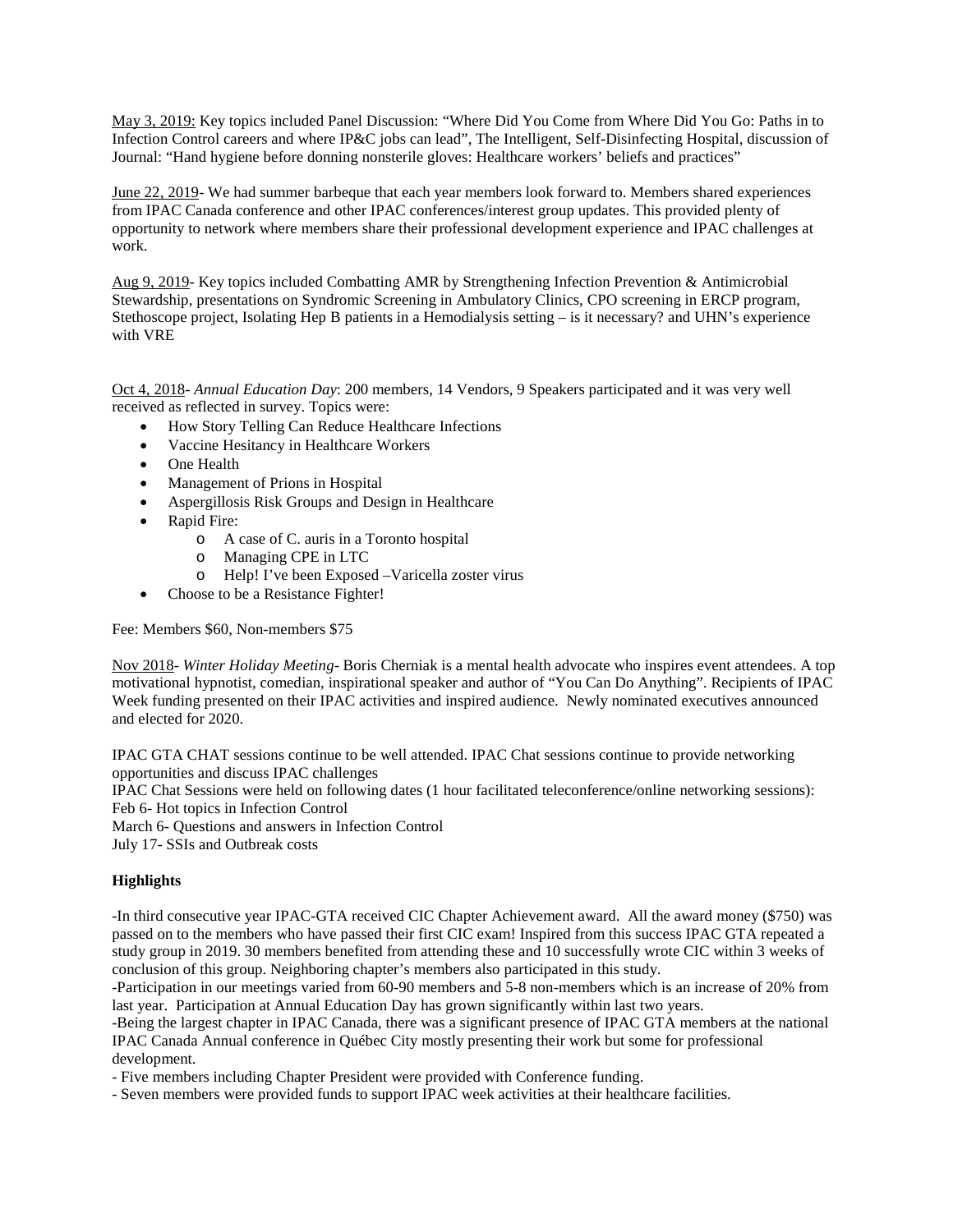-IPAC GTA continues to collaborate with other chapters across the country opening up its meetings and resources to other chapters across the country.

- Due to growing needs for meetings and educational sessions, IPAC GTA have subscribed to GoTo webinar platform that allows us to broaden our outreach to not only distant members but also members of other chapters.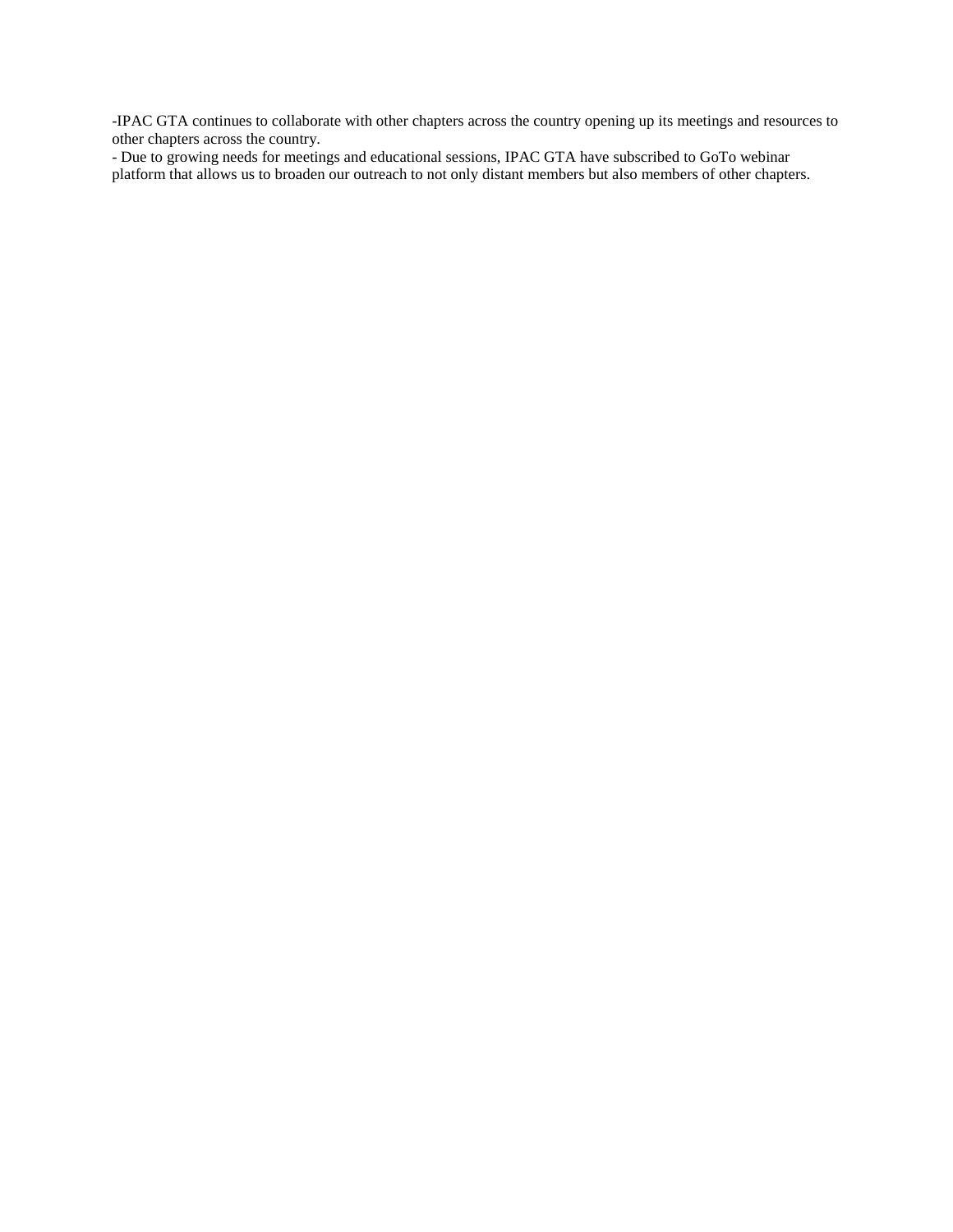

# IPAC SWO 2019 chapter activities

IPAC SWO has had a very busy and successful 2019.

# **In person Chapter Meetings and Education days**

April 12, 2019: "Environmental Cleaning" with a focus on the relationship between Environmental cleaning and infection control. Special Town Hall on the CSA Document: Cleaning and Disinfection in Health care Settings" led by Barry Hunt, EHIG Co-Chair

Sept 27, 2019: "Vaccine Hesitancy and Vaccine Preventable Diseases" with a focus on vaccine hesitancy, as well as vaccine effectiveness and availability with an emphasis on influencing health care worker immunization uptake.

Nov 1, 2019: "CPE: The Lived Experience". This education day brought people from different health care sectors, including acute, LTC and Public Health, to share about their experience with CPE cases,

> *"I really enjoyed getting to experience the team dynamics of the IPAC-SWO. The positive energy in the room was infectious. I have never experienced a group of people who were so enthusiastic about the field*." Quote from a presenter from LTC.

investigations and outbreaks.

# **Webinar Chapter Meetings and Education days**

Feb 22, 2019: "Occupational Contact Dermatitis" with Dr. Maureen Cividino, Public Health Ontario about the now released guidance document from PIDAC.

June 21, 2019: "Branding and empowering ourselves in our role as infection control professionals" with former IPAC GTA President, Barley Chironda

# **IPAC 101 for Community Health Settings workshops**

- Target audience: staff responsible for IC and/or occupational health and safety in a clinic or office setting
- Aim is to increase knowledge and awareness in IPAC and best practices within the clinical office setting.
- Topics covered are Occupational Health and Safety, Policies and Procedures, Environmental Cleaning, Reprocessing and available resources.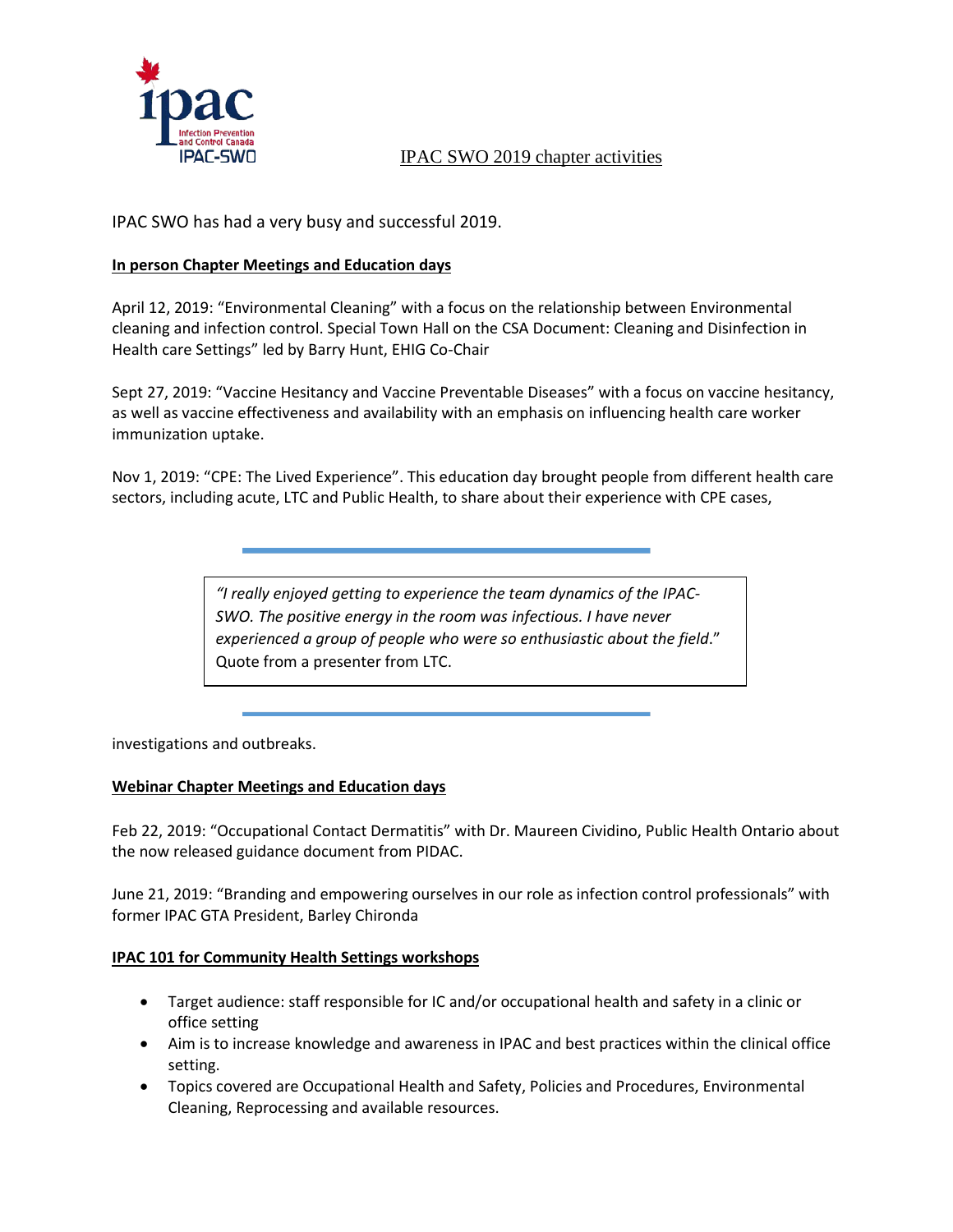

# IPAC-5WO IPAC SWO 2019 chapter activities

Three IPAC 101 workshops were held in 2019 (Mar 26, Jun 18, Oct 1) with 128 participants attending. Very successful events!

**CIC Prep series** (6 sessions) were held in Jan-Feb-March 2019 and facilitated by HUPIC and SWO members for persons interested and/or preparing to write the certification exam.

- Terms of Reference was reviewed and approved by members and then submitted to IPAC National Board.
- Chapter policies were updated and/or created such as member funding, meeting agendas and job descriptions.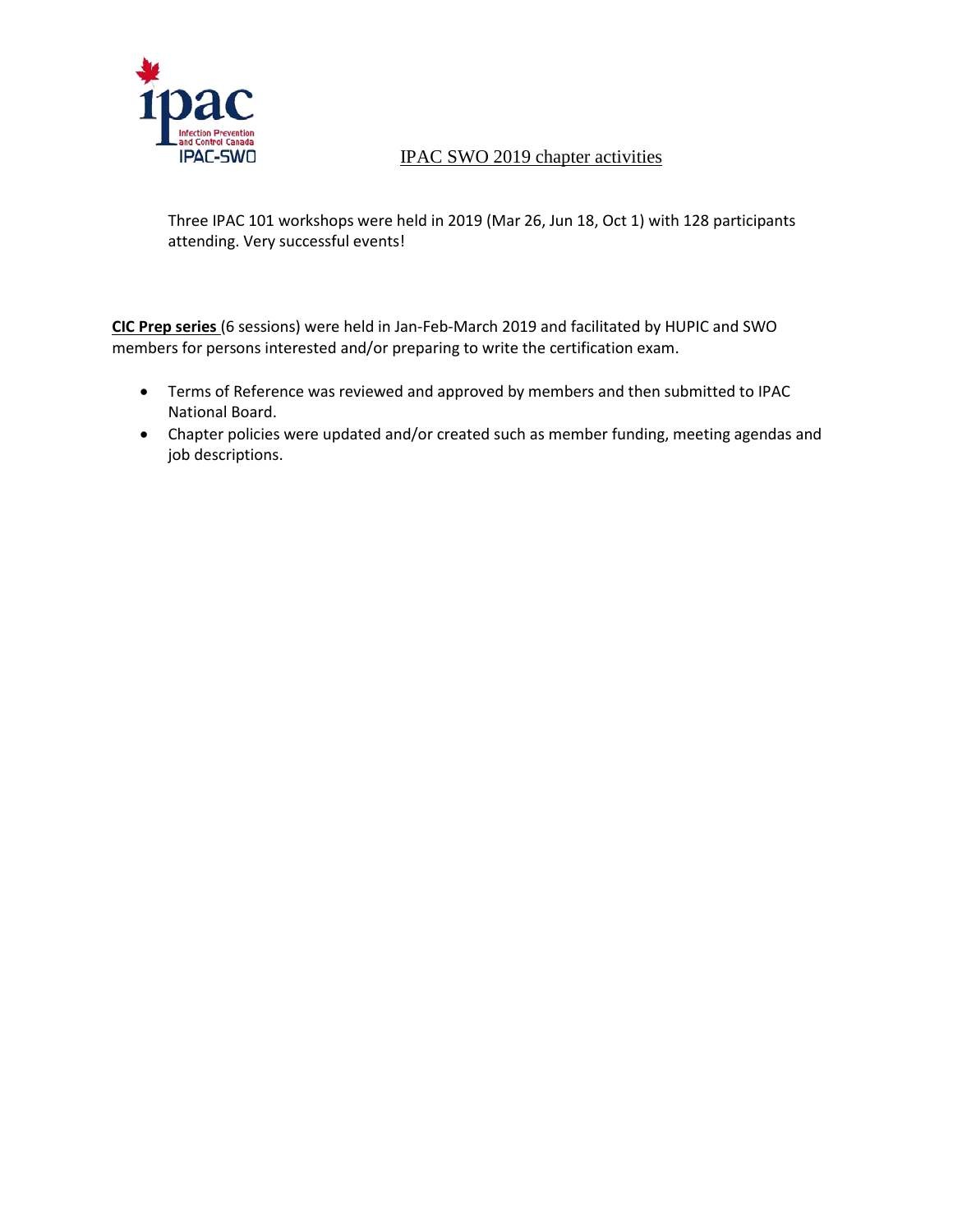# **IPAC Ottawa Region Annual Report**

# **IPAC Ottawa Region Executive 2019**

President: Jo-Anne Janigan

President-Elect: Ryan MacDougall

Treasurer: Claude Bussiere

Secretary: Shelley Hudson

### **IPAC Ottawa Region Executive 2020**

President: Donna Perron

Past President: Jo-Anne Janigan

Treasurer: Karen Veal

Secretary: Jane Yantha

IPAC Ottawa Region encompasses at large geographical that includes Ottawa, Renfrew, Arnprior, Cornwall and Hawkesbury.

After our amalgamation with IPAC Renfrew in January of 2019 our membership grew to 112 members.

Our membership has representation from a wide variety of healthcare field including LTC, Midwifes, Prehospital care, acute care, Public health units, Public Health Ontario, mental health and Health Canada.

We were pleased that we were able to have all 5 of our meetings in Renfrew via adobe that had at least one member from our Executive attend. In December we hosted a meeting with Ottawa, Renfrew and Cornwall via adobe with each site having an Executive member attend. We were very encouraged as several members attend a meeting for the first time.

Each of our 5 meeting had a 1 hour education sessions. The topics included Construction, CPE Outbreak, Summary of lessons learned by IPAC Canada conference attendees, Knowledge translation, ABS – physician ordering patterns.

October we held an evening conference the topic was "Emerging ARO's". We invited 3 physicians to talks about CPE, VRE and Candida auris. We had over 100 members attend. We received excellent feedback from the attendees.

When Renfrew amalgamated we held the chapter funds for one year so the Renfrew members could use the funds for educational courses. Three Renfrew members attended IPAC Canada conference and 1 member had part of her school tuition paid.

IPAC OR sent 4 members to IPAC Canada conference and paid for one education course.

We also paid the registration for 4 CIC registrations. This year we had 2 members receive their CIC pin that we purchased for our members. We held a pinning ceremony at our December meeting. We also had two members complete their SARE.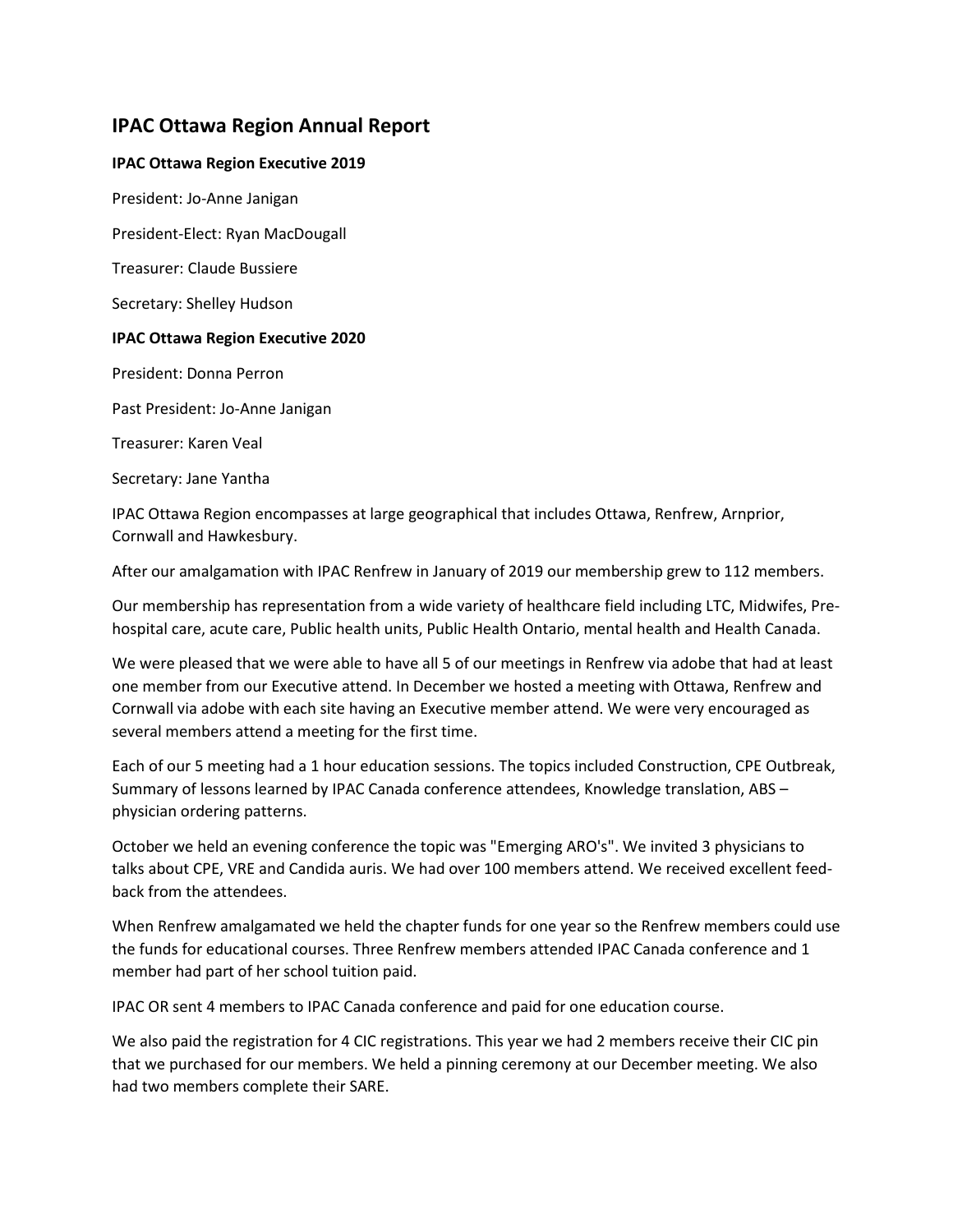

### **Central East Ontario Chapter Annual Report**

| <b>2019 Executive</b>          |                                         |
|--------------------------------|-----------------------------------------|
| <b>President:</b>              | Margaret Cameron, MLT, BHA, COM/OE, CIC |
| <b>President-elect:</b> Vacant |                                         |
| Secretary:                     | Laura Golloher                          |
| <b>Treasurer:</b>              | Sharon Connell, RN, CIC                 |
|                                |                                         |

**2020 Executive President:** Margaret Cameron, MLT, BHA, CQM/OE, CIC **President-elect:** Vacant **Secretary:** Vacant **Treasurer:** Sharon Connell, RN, CIC

**Number of Members:** 32 members (December 2019). We continue to struggle to fill our executive vacancies but are hopeful that the new CBIC recertification option by continuing education will help facilitate more interest from members in filling these roles.

**Geographic Area Served:** Our boundaries include Northumberland and Pine Ridge Districts, east to Peterborough, west to Durham Region and north as far as the Haliburton Highlands and all areas within.

### **Meetings**

IPAC CEO met once per quarter, three meetings comprised of two components IPAC chapter business and an education session, and one meeting was a networking pub night and education format. A new standing item on the agenda was introduced this year where a specific topic (e.g. IPAC orientation for new employees) is selected and all members can share what they are doing at their sites with each other.

- March via Ontario Telehealth Network. Education session Motivating Adult Learners
- June via Ontario Telehealth Network. Education session: shared learnings from conferences (Madeleine Ashcroft, Margaret Cameron, Sharon McConnell, Leanne Harding, and Andrea Prentice presented IFIC IPAC Canada Conjoint Conference highlights, and M. Cameron read a summary of APIC highlights provided by Sarah McBride)
- September via Ontario Telehealth Network. Education session: HandyMetrics education on how to use the new audit tool app associated with the IPAC Canada Audit Toolkit
- October Pub-night in-person meeting in Peterborough. Dr. Dan Ricciuto and Margaret Cameron provided a fun and informative education entitled Celebrity IPAC Myth Busters

### **Chapter Highlights**

- The Central East Ontario Chapter was given the opportunity to participate in planning for the Toronto Conference. Betty-Jean MacDonald is our National Scientific Program Committee Representative for the 2021 conference.
- Two half-day education sessions were provided this year:
	- CPE/CPO and *Candida auris* Workshop provided by IPAC Central East Ontario Chapter and Public Health Ontario
	- $\triangleright$  Ask the Experts session provided by Pathologists, Radiologists and Infectious Disease Physician in which members were able to submit questions or situations that they struggle with prior to the session.
- The chapter provided financial support to four CEO Chapter members to attend the Conjoint IFIC IPAC Canada Conference in Quebec City
- One member, Teri Murduff, was successful with her CIC recertification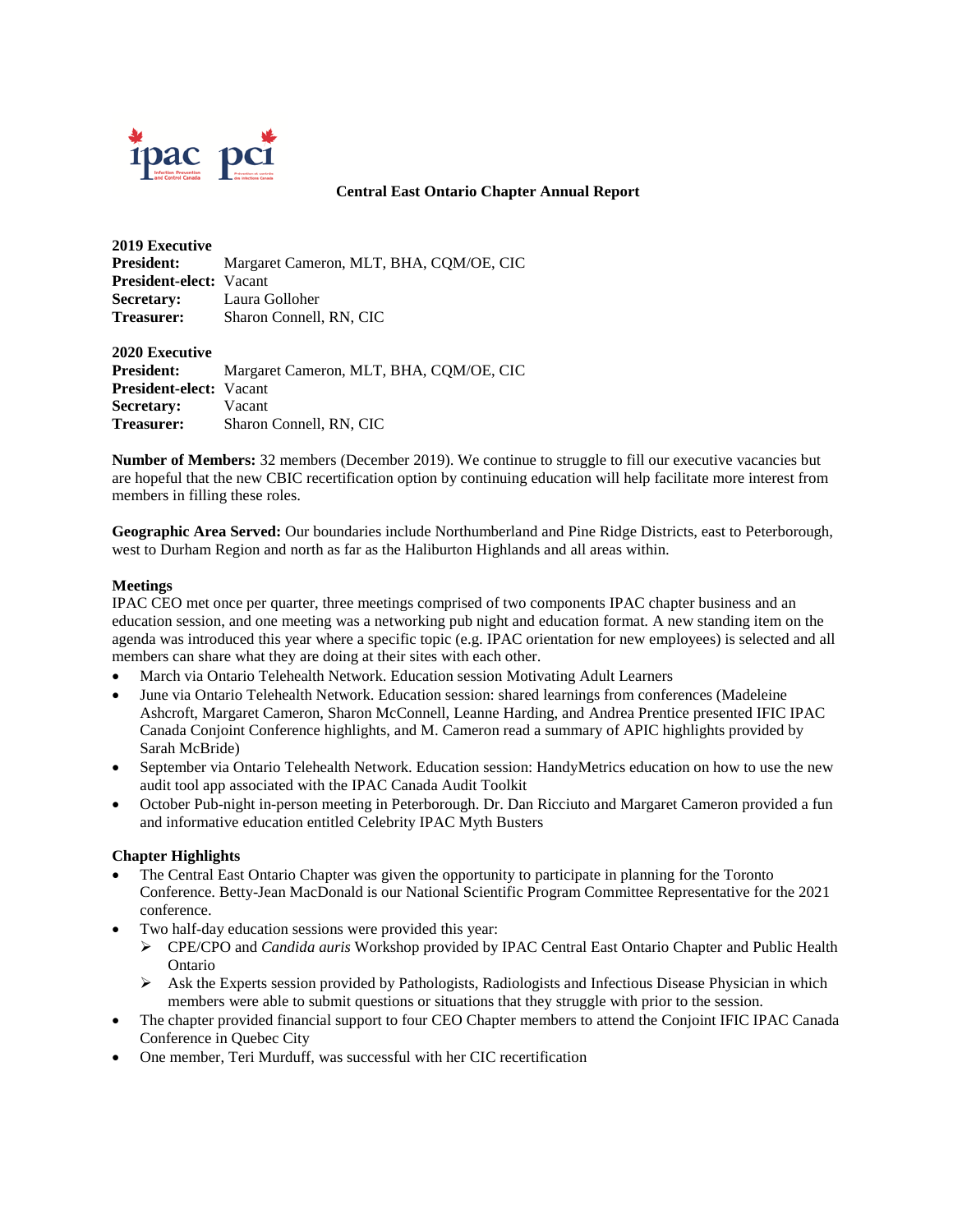### **IPAC North Eastern Ontario Chapter Annual Report**

**Executive 2019 President: Lise Runciman President-elect: Jeffrey Eruwetaghware Education Chair: Kim Presta Membership Director: Jeffrey Eruwetaghware Secretary: Stephanie Guindon Treasurer: Lori Kraft Webmaster: Dawna O'Toole**

**Executive 2020 President: Lise Runciman President-elect: Jeffrey Eruvwetaghware Secretary: Nicole Haslam Education CO -Chairs: Kim Presta, Stephanie Guindon and Laurie Dawn Boyer Membership Director: Jeffrey Eruwetaghware Secretary: Stephanie Guindon Treasurer: Lori Kraft Webmaster: Dawna O'Toole**

**Number of Members: 54 members**

#### **Geographic Area Served**

Northeastern Ontario is Ontario's second largest region in terms of land area. It spans 44% of the province's total geography, yet comprises only 4% of its population. The region is home to 4 cities where population exceeds 40,000: Greater Sudbury, Timmins, Sault Ste. Marie and North Bay. However, more than half of Northeastern Ontario residents live in smaller centers.

### **Membership**

IPAC NEO members represent a variety of practice settings: acute and long term care, community and public health, first response, government and industry. The executive met monthly in order to discuss planning of meeting and chapter business. The chapter continues to struggle with declining membership.

### **Meetings**

The Executive had planned for monthly meetings and was successful at having 8 meetings over the year. One main objective was to provide the membership with two education sessions and a conference in 2019.

We hosted two membership meetings with educational sessions via webinar/teleconference. The guest speakers presented in person at the host site at Health Sciences North in Sudbury Ontario,

The April 4<sup>th</sup> education session was presented by Lisanne Dabous Public Health Sudbury and District nurse on the topic of *Immunization.* Attendance was 14 members and 1 guest.

The November 27th education session was presented by Jim Gauthier on the topic **of** *Bending IP Rules Without Breaking our Principles.* Attendance was 19 members and 1 guest.

In addition, IPAC NEO had a Fall Educational Conference in Timmins Ontario Sept 18<sup>th</sup> and 19<sup>th</sup>. The theme was *Northern Gold, Sharing our Resources***.**

This two day conference was formatted by having an evening dinner with speaker on Sept  $18<sup>th</sup>$  and a full day conference on the 19<sup>th</sup>. The conference had 5 speakers, 1 poster presentation, 12 vendors and 58 registered participants. Topics presented included Blood Borne Pathogens, TB, Public Health Ontario Laboratory Update, Enterovirus Disease 68, Candida *auris*, The Impact of Influenza on the Older Adults and Vaccine Hesitancy. The next conference will be held in North Bay 2021.

Finally, we updated our Terms of Reference which has been approved by the Board and worked on our internal policies in 2019.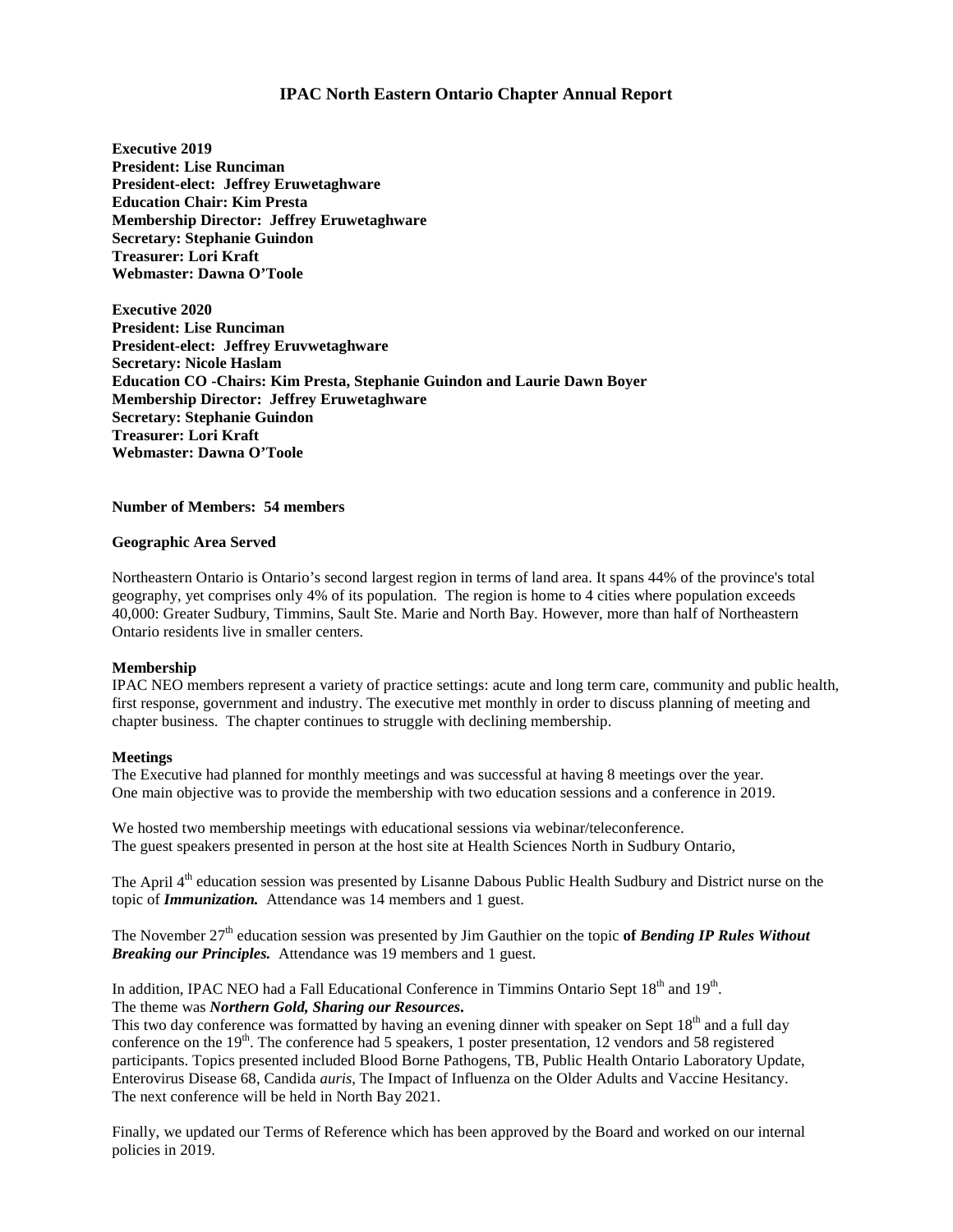

### **IPAC Eastern Ontario**

#### **2019 Executive**

**President:** David Ryding, BHSc, BASc, CIPHI(C), MPH, CIC **President-elect:** Nadia Weese, RN, BScN, CIC **Secretary:** Laurie Conway, RN, PhD, CIC **Treasurer:** Nadia Weese, RN, BScN, CIC **Membership Director**: Dawn Clare, RN, BScN **Education:** David Ryding, BHSc, BASc, CIPHI(C), MPH, CIC **Novice ICP:** Krista Cassidy, MLT

### **2020 Executive**

**President:** Nadia Weese, RN, BScN, CIC **Past-President:** David Ryding, BHSc, BASc, CIPHI(C), MPH, CIC **Secretary:** Laurie Conway, RN, PhD, CIC **Treasurer:** TBD **Membership Director**: Dawn Clare, RN, BScN **Education:** David Ryding, BHSc, BASc, CIPHI(C), MPH, CIC **Novice ICP:** TBD

### **Number of Members:** 58

**Geographic Area Served:** Southeastern Ontario, bordered by Brighton in the west, Prescott in the east, Smiths Falls and Bancroft in the north, the St. Lawrence River and Lake Ontario on the south and including Cameroon, West Africa.

### **Membership**

Members include physicians, nurses, medical laboratory technologists, public health inspectors and industry members from various sectors (e.g., acute care, long-term care, mental health, community care, home care, and prehospital care).

### **Meetings**

The Chapter has held three General meetings (February, April, and September) and six Executive meetings so far this year. This was the first year that all General meetings were held in-person in Kingston and via webinar; historically our Chapter held meetings in-person and via videoconference (OTN). The majority of members attended meeting this year via webinar, which changed the dynamics and moderation needs of meetings. Attendance at the General meetings ranged from 14 to 25 people. Education topics included: *Antimicrobial Stewardship in LTC* (Bradley Langford, Julie Wu); *How We Implement Change More Effectively* (Julia Moore), and; *The Scarborough Health Network CPO outbreak experience* (Karen Campbell).

### **Highlights**

- Interim Chapter President appointed to fill one-year vacancy.
- The Chapter Executive proposed a change to the General Meeting agendas in order to be responsive to member feedback and to increase attendance/engagement at meetings. Chapter meetings now begin with Education, Q&A, and Roundtable discussions then move into the business items. This was well received by members when implemented.
- The Chapter Executive proposed to amalgamate some non-voting Executive positions to balance the roles and responsibilities as well as decrease the size of the Executive due to ongoing recruitment challenges. The Chapter Membership approved the proposed amalgamations.
- The Cameroon Twinning Project was sunsetted.
- Jacob Nkwan Gobte was an APIC 2019 'Heroes in Infection Prevention Award' recipient in the Advocacy and Influence Category.
- The Chapter paid for Jacob Nkwan Gobte's IPAC Canada and APIC memberships.
- The Chapter donated \$100 each to the Chapter President's Fund and to IFIC.
- Eight chapter members attended the 2019 National Conference in Quebec.
- The Chapter is aware of one member who successfully challenged the SARE.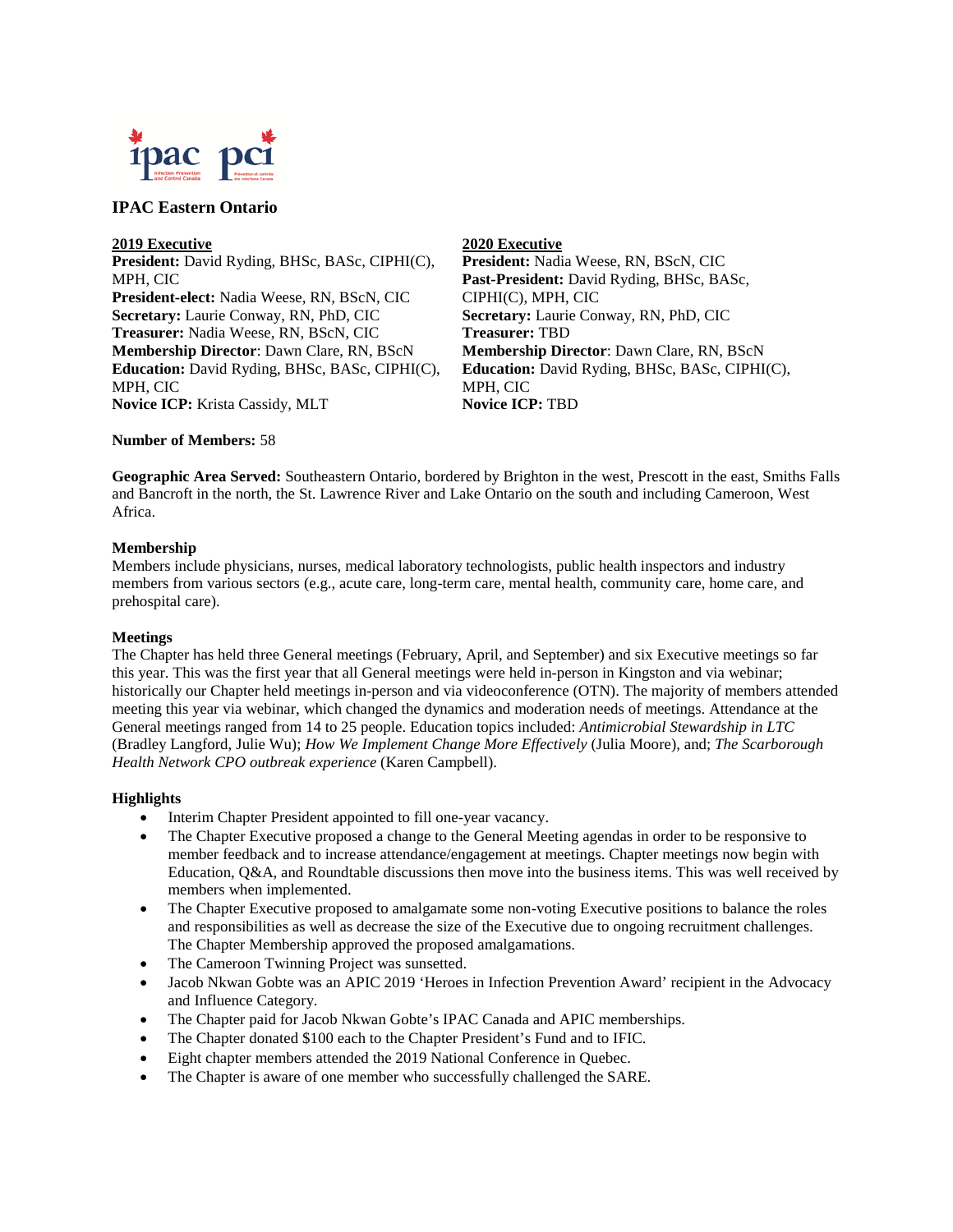# Annual Report : PCI-Qc (2019)

# **Current Year's Executive (2019):**

President: Frédérica Gaspard Past president: Guylaine Morin President –elect: Vacant Treasurer/membership: Susan Rachel Education: Adila Zahir Webmaster: Chudney Pierre-Louis / Sabine Cainer Standards and guidelines: France Nadon

# **2020 Executive (As of December 1st, 2019):**

President: Vacant Past president: Frédérica Gaspard President-elect: Vacant Treasurer /membership: Vacant Secretary: Vacant Education:,Vacant Webmaster: Vacant Standards and guidelines: Vacant

### **Number of Members**: 48

**Geographic Area Served**: The chapter represent the Province of Québec but most of the members are in the Montreal region, Montérégie and Laval.

**Memberships**: Most of the members come from Infection Prevention and Control domain, nurses, biologists or physicians and work in hospitals, rehabilitation, Long term care facilities or private sectors. Most of the institutions have been merged into integrated centers, CIUSSS (Centre intégré universitaire de santé et services sociaux) and CISSS (Centre intégré de santé et services sociaux). Most of the members work in English-speaking institutions.

**Meetings**: The executive tried on various occasions to meet or to have a teleconference (two teleconferences) but communication between the executive remained mainly by e-mail. The executive tried to reorganize itself to be more functional. Most of the members had difficulties combining a demanding job and volunteer's work.

# **Highlights**:

The chapter organised a full conference day called **"**Surfing towards prevention of infection" in March 2019.Subjects included new standards and decontamination processes, Infection prevention and control challenges in emergency medical services, Antibiotic resistance, Identification and management of wounds in the community, IPAC routine practices, and Tools to influence your working environment. The chapter also had to prepare for the conjoint conference IFIC-IPAC in June in Quebec City. Among the tasks were the organization of the IFIC Run, the Meet and Greet, the scheduling of volunteers for monitoring and moderating sessions, and chapter fundraising. A special thanks to retired members who offered to help during this challenging time.

The challenges remain the language barrier, membership fees not supported anymore by most of the institutions, and the accredited webinars already offered online by our local public health and other public agencies.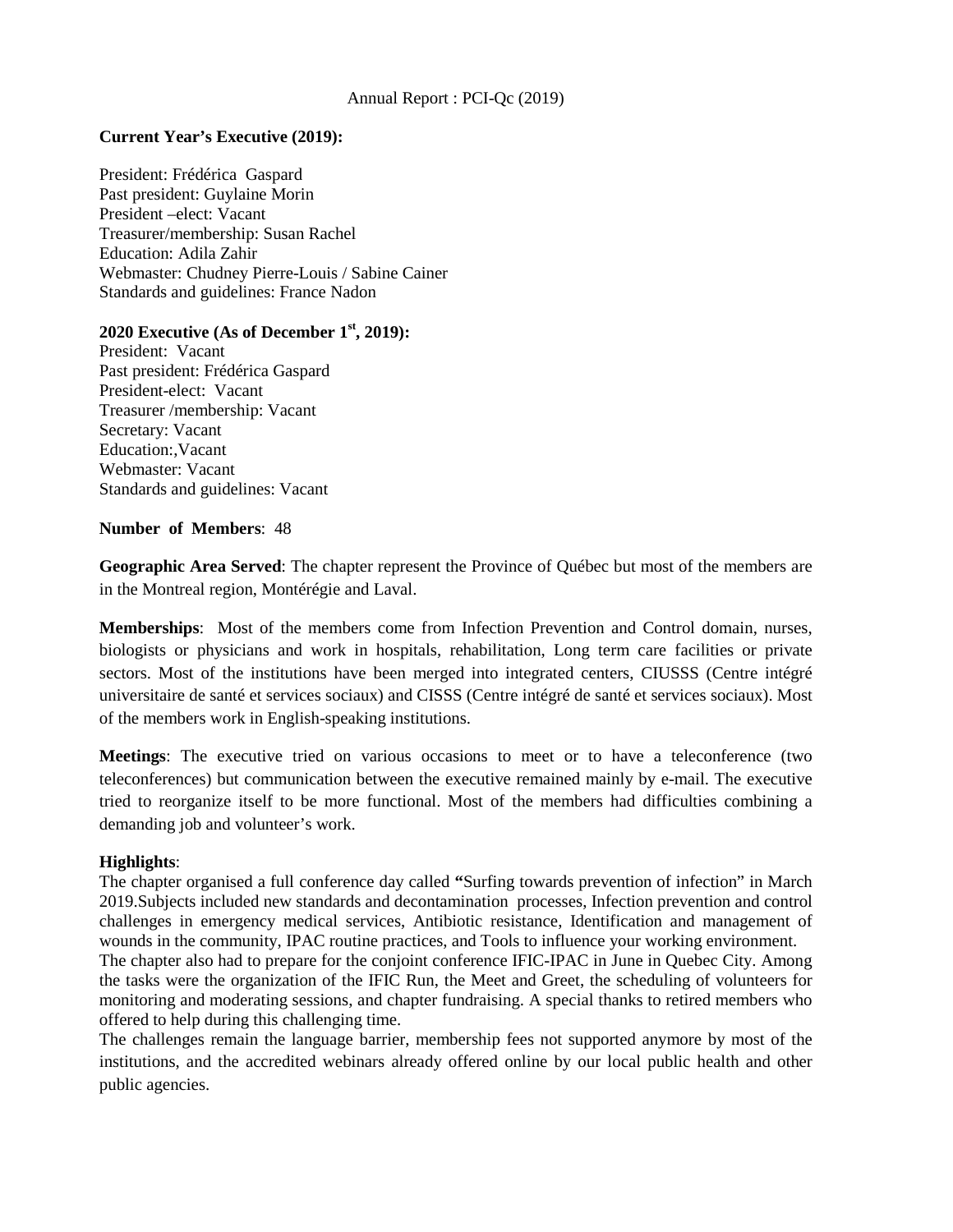

 **FORM 21**

# **IPAC NS Chapter Report October 2019**

### **2019 Executive**

**President:** Sheila Lee RN CIC **President-elect:** Kathy Ellis BScN, RN, C **Secretary:** Loribeth Scopie MLT, CIC **Treasurer:** Danielle Henri RN, GNC (C)

### **2020 Executive**

**President:** Sheila Lee RN CIC **President-elect:** Kathy Ellis BScN, RN, CIC **Secretary:** Loribeth Scopie MLT, CIC **Treasurer:** Danielle Henri RN, GNC (C)

**Number of Members:** 66 members

# **Geographic Area Served:**

Province of Nova Scotia

### **Meetings**

Four general meetings were held in person at Cobequid Health Center in Halifax and via skype

• (Feb, April, June & Sept).

An educational component followed each meeting:

- *Writing Abstract…Tips & Tricks***:** Dr. Gwyneth Meyers
- **Construction & Renovation from an ICP Lens… understanding your role as an ICP**. Daphne Murray
- **Highlights from National Conference**
- **PIDAC Best Practices for Environmental Cleaning: Overview of Third Edition**. Catherine Richard
	- o **"Bring a Friend"** IPAC NS members invited a member from their environmental service team to join the meeting and educational component of the meeting.

# **Initiative to increase attendance for the 2020 meetings:**

- o Each meeting a member attends either in person or via skype will get a ballot for a draw at the end of each meeting (\$20 gift card).
- o Names will go back into the draw and during the last meeting for 2020 there will be a draw for a larger cash prize (if a member attends all five meetings then their name will be entered five times).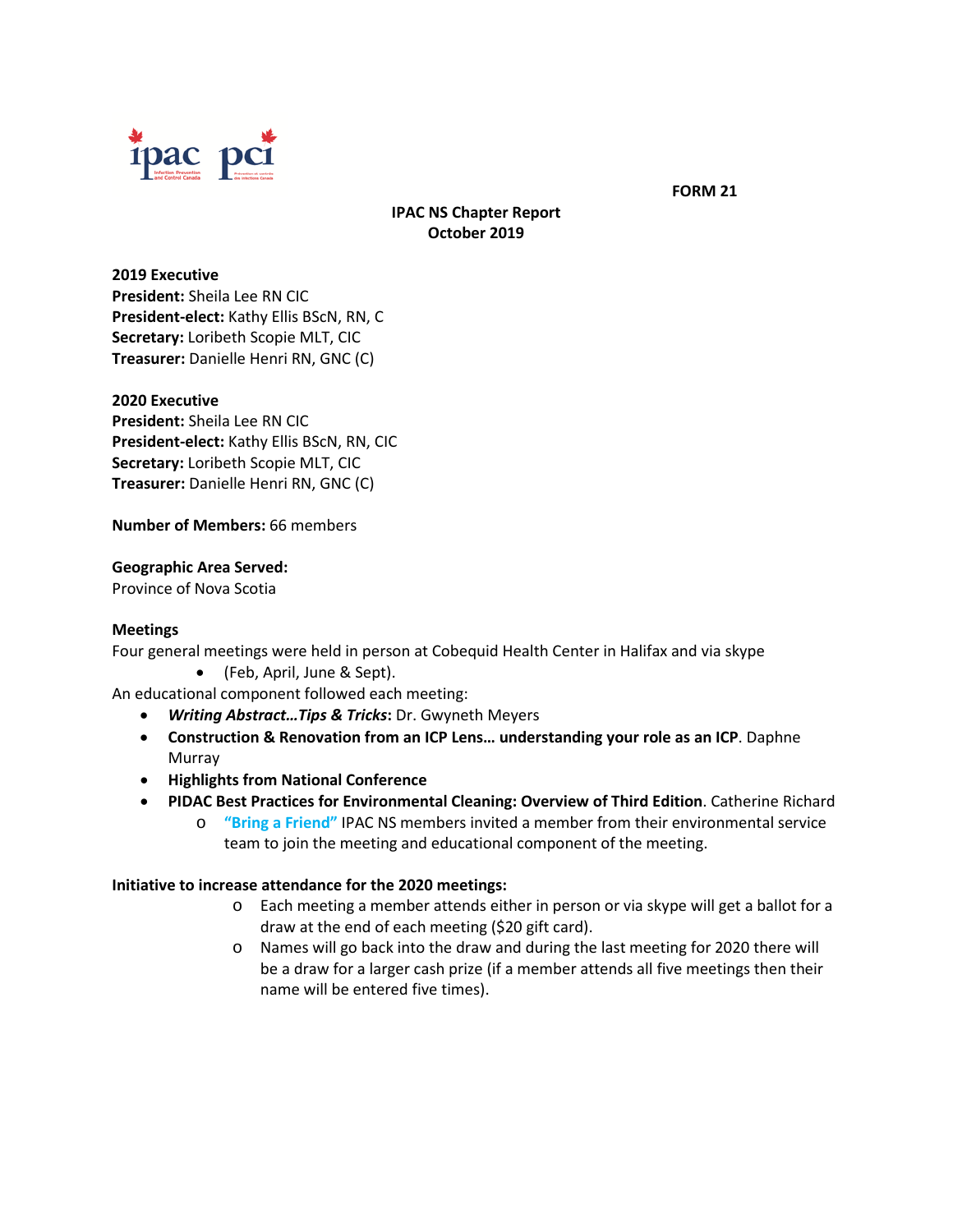# **Highlights**

Executive met in April, #1 priority is to retain and recruit members with a goal to increase membership by 20% in the next two years (from 62 currently to 75).

Actions to date:

- 1. The executive have made personal phone calls to all the LTC facilities across NS promoting IPAC Canada/NS and the benefits.
- 2. Because of the geography of the Province it is challenging for many members to attend meetings that are held in Halifax as many have travel restrictions in place by employers.
	- a. The ICP's at regional facilities across the province offered to host Skype locations. This would allow for in-person networking within the individual regions/communities for LTC/Community members to join the local acute care ICP's while respecting travel restrictions.
- 3. A new audio & visual Polycom system was purchased to help facilitate the skype meetings. This allows members to use personal or work phones as well as laptops to attend meetings with the skype for business app.

The other strategic goal is to get the IPACNS name out there through branding.

1. Member appreciation: All IPAC NS members received an IPAC NS branded tote bag, water bottle and leather note pad with pen at the fall conference. These items will also be given to all new members for this registration year and will be reassessed each year based on finances.

**May:** Full funding was provided to seven members to attend the IPAC Canada Conjoint conference with IFIC

**October:** Annual education symposium was held with 80 attendees and 19 vendors in Dartmouth.

o Free attendance for members with the hopes that attendees would choose to become a first time IPAC Canada member as new membership and registration were close in price.

**Currently** IPAC NS is in the process of working on a Chapter Achievement Project!

Respectfully Submitted,

11 Foto de 14

Sheila Lee President IPACNS

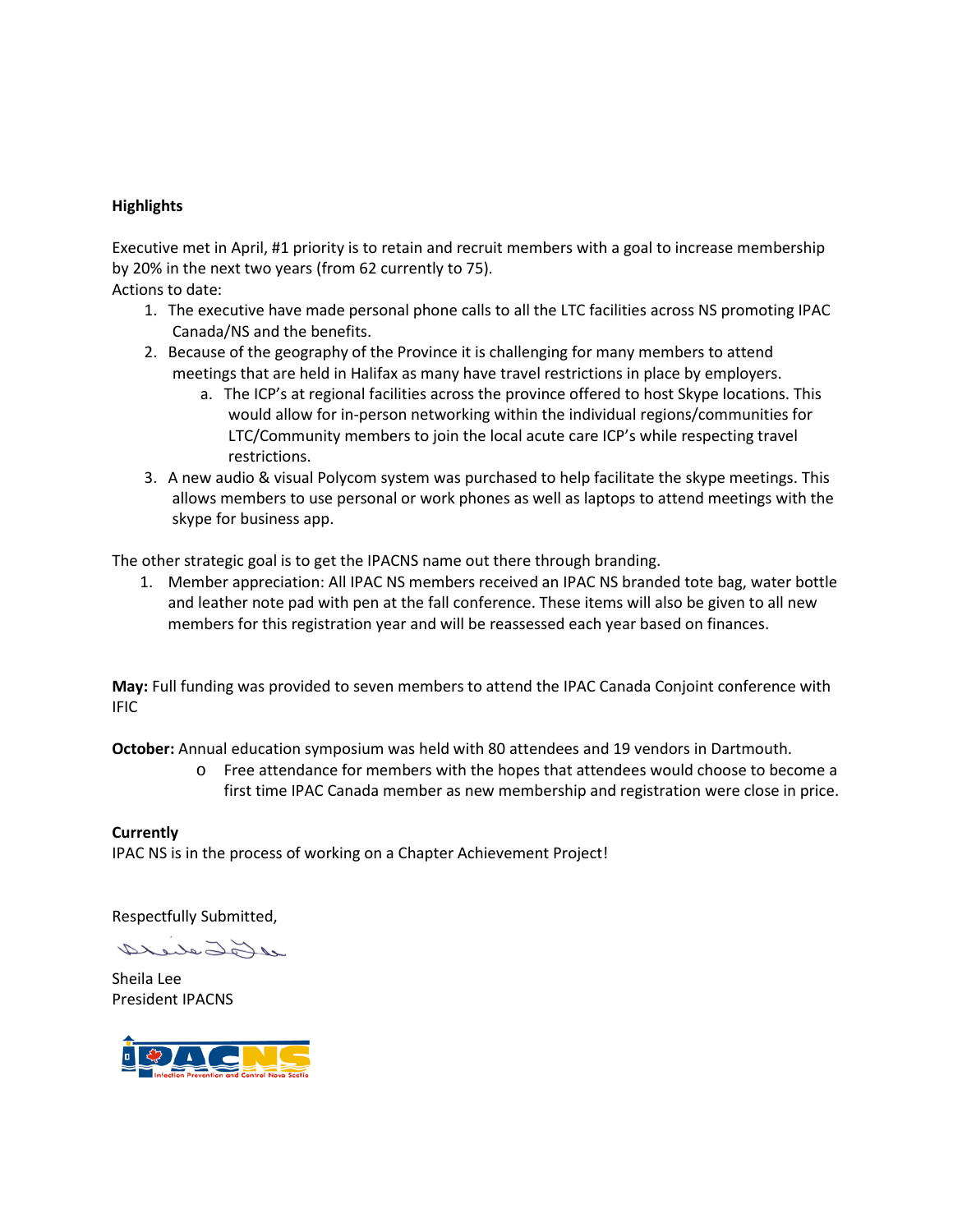# **IPAC Newfoundland/Labrador Annual Report 2019**

### **Current Year's Executive**

President: Paula Stagg, RN BN MN CIC President-elect: Betty Anne Elford, RN Secretary: Erin Tizzard, RN, BN, MER Treasurer: Krista Walsh, RN BN

### **Next Year's Executive**

President: Betty Anne Elford President-elect: unknown Secretary: unknown Treasurer: unknown

### **Number of Members: 43**

# **Geographic Area Served: Province of NL**

### **Membership**

Membership consists of Infection Prevention and Control Practitioners from the four NL Regional Health Care Authorities (RHAs). As well we have members from RHA management, Memorial University, Department of Health and independent Practitioners.

There is ongoing work to engage post-secondary institutions such as the College of the North Atlantic which teaches the Licensed practical nurse program and the paramedicine program in IPAC NL.

# **Meetings**

Our monthly meetings have continued throughout this year with our 20-minute education session at the beginning of each session. New facility construction in growing fast and furious in three of the four RHAs. IPAC NL is working to support each RHA in this new adventure and are sharing experiences and lessons learned with each other regularly.

IPAC-NL held its  $7<sup>th</sup>$  Provincial Education Day "Infection Prevention and Control in Every Season" on Oct 23<sup>rd</sup> via the Adobe Connect platform. This webinar was by far our best to date.

Our electronic learning has been evolving and this year during our AGM we utilized the voxvote platform to allow anonymous voting for the members in real time. Using this platform, we were able to amend our TOR permitting us to add an Education director for 2020 and allow retired members to participate on special committees such as the upcoming 2023 conference.

We look forward to our future and new opportunities to promote and support our members in their journey of patient safety in infection prevention and control.

# **Highlights**

- IPAC- NL is celebrating its  $30<sup>th</sup>$  year as a chapter of IPAC Canada.
- Five members have recertified which was 50% of those eligible for certification/recertification